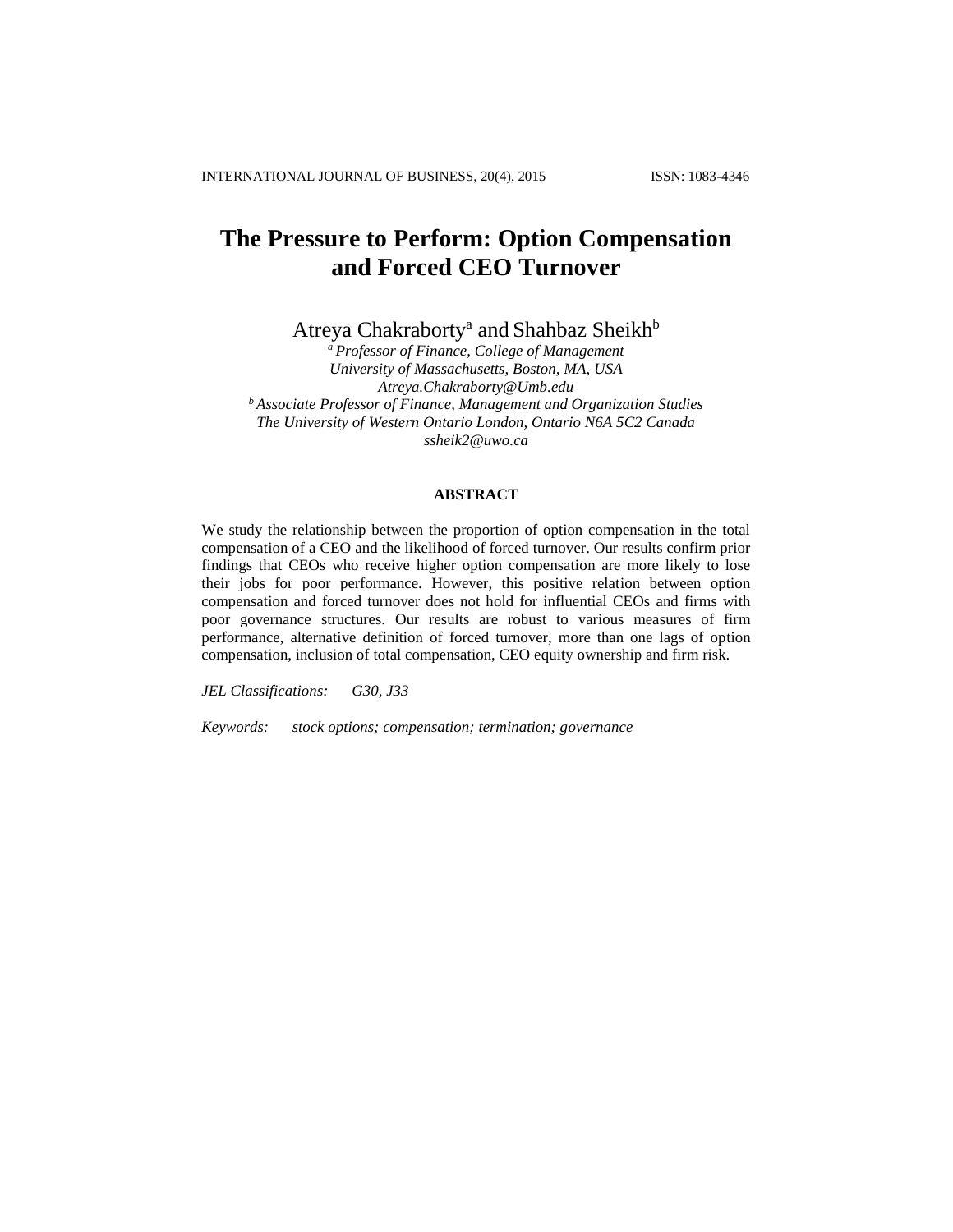# **I. INTRODUCTION**

The comfortable corner office in some of the largest firms of the world underwent tremendous transformation during the 1990s. The world of CEOs experienced two important trends simultaneously: skyrocketing increase in performance linked compensation and higher likelihood of performance related turnover. Business Week reports that two thirds of all major companies of the world replaced their CEOs at least once between 1995 and 2000. Similarly, the average pay of a CEO of S&P 500 firm increased from \$2.7 million in 1992 to \$14 million in 2000 (Daines, Nair, and Kornhauser, 2005). However, the increase in pay mainly came from performance linked compensation. Murphy (2000) reports that the proportion of options in total CEO compensation of S&P 500 Industrials increased from 27 percent to 51 percent from 1992 to 2000.

Whereas the trends in CEO compensation and forced CEO turnover were noted and discussed in both academics and popular press during the 1990s, few attempts were made to find out if these trends were related to each other. In this study we investigate if and how performance related CEO turnover is related to performance linked compensation for the period 1993-1999. Our results indicate that controlling for the economic determinants of forced turnover, lagged proportion of option compensation of a CEO is positively related to the likelihood of forced turnover. This implies that an increase in the proportion of option compensation increases the likelihood of forced turnover. However, further investigation shows that CEO influence and corporate governance also affect this positive relation between option compensation and forced turnover. We find that the positive relation between option compensation and forced turnover is not statistically significant for influential CEOs (i.e. for CEOs who stay in their jobs longer than the median tenure of their industry or have been hired from within the company). Similarly, the positive relation between option compensation and forced turnover is significant for firms that have strong governance structures. Our results show that there is no statistically significant relationship between option compensation and forced CEO turnover in firms that have poor governance structures.

Our empirical findings are robust to various measures of firm performance and an alternative definition of forced turnover. We also control for total compensation and find that our results do not change. The results are also robust to the inclusion of CEO equity holdings or firm risk. Moreover, this relation does not change when we use two lags of option compensation to mitigate concerns about simultaneity.

Our empirical results may be explained by the boards' attempt to justify huge (potential) payments to their CEOs. During the 1990s boards searched for "savior" CEOs (Khurrana, 2003) who were expected to lead their companies to El Dorado. In this hope these executives were paid like Hollywood celebrities, often in the form of executive stock options to avoid media attention. However, option compensation due to its very design offers the executives virtually unlimited upside if the company performs well but punishes them only marginally if the company performs poorly. This led to the growing perception that CEOs were greedy, overpaid and enjoyed huge compensation even when their firms performed poorly. By increasing the likelihood of termination along with higher performance linked compensation, the boards attempted to justify generous compensation packages to their CEOs. A higher likelihood of performance related turnover would convince shareholders that the high compensation was justified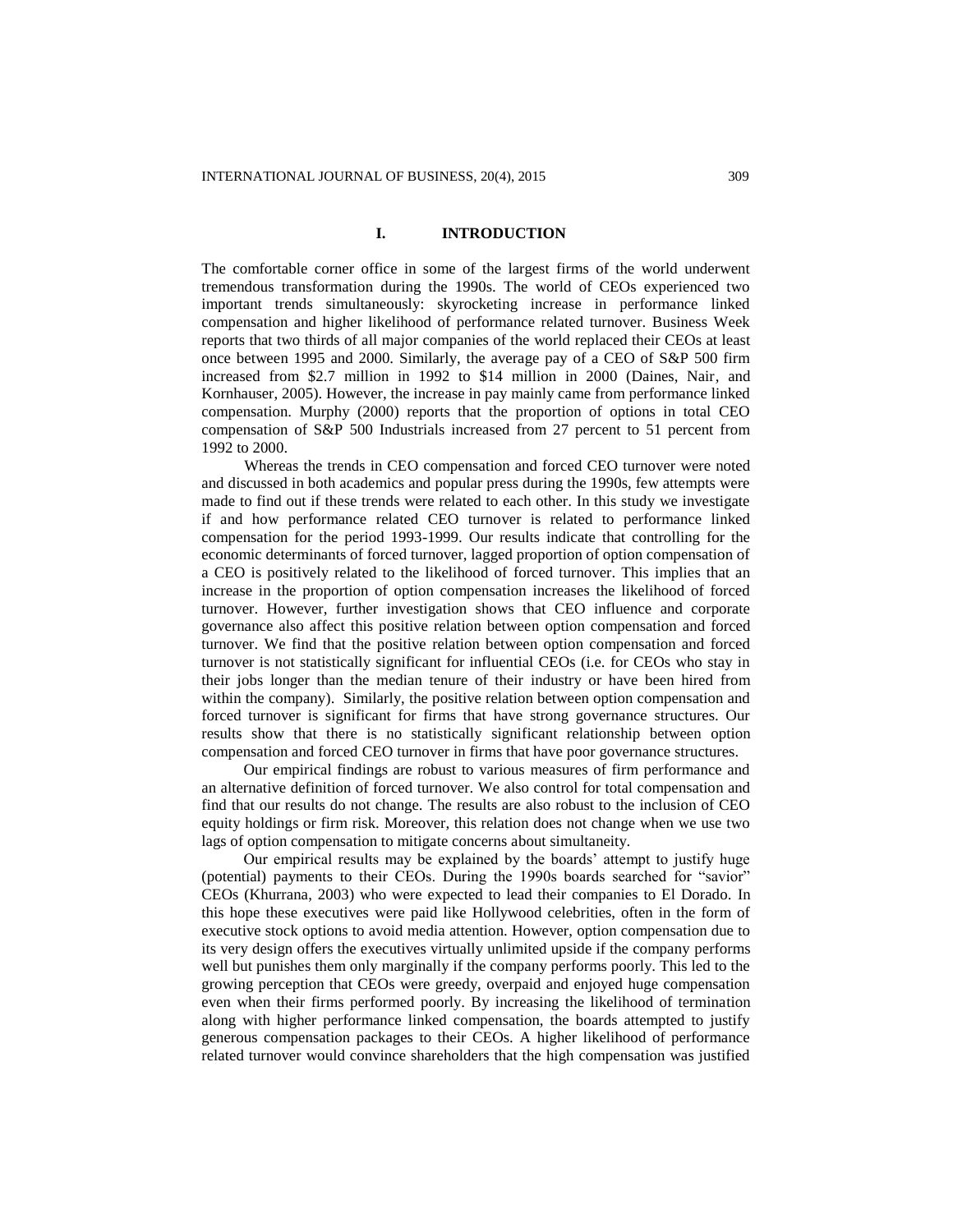given the high cost of poor performance (both in terms of loss of current compensation and future compensation due to performance related job loss).

The remainder of the study proceeds as follows. Section II describes related literature Section III describes the data set and our measures of forced turnover, performance and other variables. Section IV discusses estimation methodology and main results. Section V presents robustness checks and Section VI concludes.

# **II. RELATED LITERATURE**

Both the executive compensation and CEO termination have been thoroughly investigated by many researchers. However, the literature on compensation, stock options and forced turnover has largely dealt with these issues separately. Weisbach (1988), Warner, Watts, and Wruck (1988), Murphy and Zimmerman (1993), Parrino (1997) and Huson, Parrino, and Starks (2001) all find that prior poor firm performance is the single most important determinant of forced CEO turnover. Goldman, Hazarika and Shivdasani (2003) show that firm performance affects CEO turnover only when it is negative and a positive performance has no effect on turnover. Huson, Parrino and Starks (2001) report a significant increase in forced CEO turnover during the period 1971-1994. Denis, Denis, and Sarin (1997) assert that managerial shareholdings affect the probability of top executive turnover. They report that the likelihood of forced executive turnover is negatively related to the ownership stake of officers and directors and positively related to the presence of an outside blockholder. Dahya, Lonie, and Power (1998) report that forced top management turnover is more frequent for executives who own less than 1% of their firm's equity. We also test the robustness of our results by including the CEO ownership of stock. Goyal and Park (2002) show that the combination of CEO and chairman positions makes it difficult for the boards to fire poorly performing CEOs.

Similarly, Murphy (1985, 1986), Abowd (1990), Jensen and Murphy (1990a), and Aggarwal and Samwick (1999) study the relationship between executive compensation and firm performance. These articles show that firm performance is largely positively related to pay-performance sensitivity after controlling for risk. Jensen, Murphy and Wruck (2004) present a detailed history and analysis of executive compensation and offer recommendations for reforming the system surrounding compensation. Hall and Murphy (2003) discuss the trouble with stock options by describing patterns in stock options since the 1990s. Although the trends in option based compensation and forced CEO turnover during the 1990s received a significant attention of the academic world, the attempt to find a link between the two did not attract many scholars. In this study, we attempt to fill this gap by investigating a link between option compensation and forced CEO turnover during the 1990s.

# **III. DATA AND VARIABLES**

We collect our sample from the Standard and Poor's ExecuComp database for the years 1993-1999. We define turnover as a change in the identity of the CEO in the dataset. We consider changes for the fiscal years 1993-1999. Following previous literature, we exclude firms in the financial sector and regulated firms (SIC codes in the range 4910- 4949 and 6000-6999). The ExecuComp database does not distinguish between forced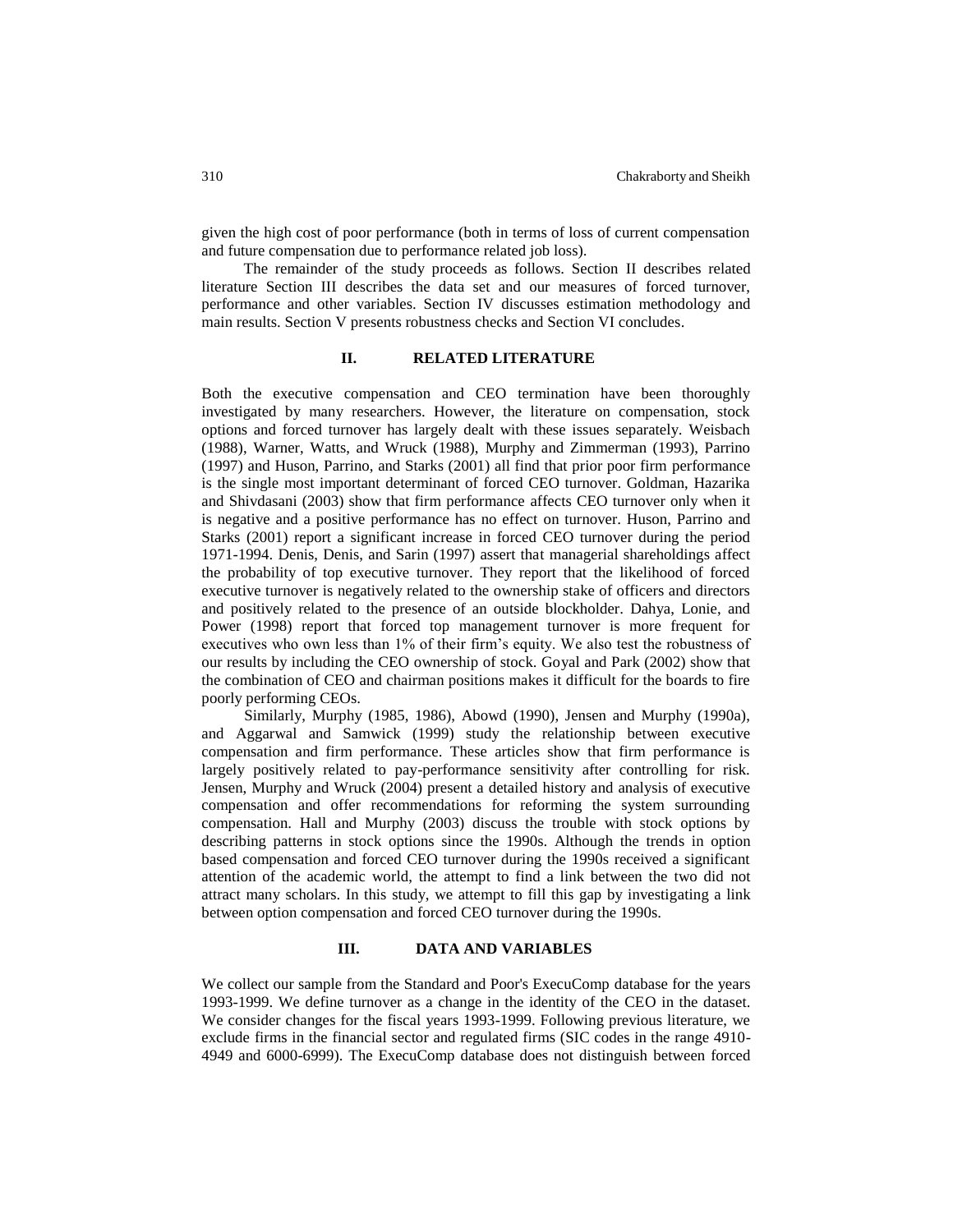and voluntary turnover. We search the business news on the Lexis-Nexis Academic Universe to find out the true reason of a CEO change. In order to correctly identify the reason for the CEO change, we review multiple news items for each turnover. We classify CEO changes into forced and non-forced turnovers following Weisbach (1988), Fee and Hadlock (2004) and Huson, Parrino and Starks (2001) definition. Our dependent variable FORCED equals 1 for 141 forced turnovers and 0 otherwise. This definition excludes changes related to mergers and acquisitions and retirements. We then construct FORCED2 that includes changes due to mergers and acquisitions and all those who were reported retired before the age of 60 years. FORCED2 is used to check the robustness of our results to a change in the definition of forced turnover.

Option compensation which is our primary variable is defined as the ratio of the value of options in total compensation. Option values are calculated using Black and Scholes (1973) and Merton (1973) method. We lag this variable by one period to avoid concerns about simultaneity. Our results do not change when we use two period lag.

## **IV. ESTIMATION AND EMPIRICAL METHODOLOGY**

In order to find the impact of option compensation on forced CEO turnover we estimate a Logit model of the determinants of forced turnover:

$$
P (FORCEDt = 1) = F (Option Comparisont-1, Performancet,CEO and Characteristicst, Year and Industry Dummie)
$$
 (1)

The dependent variable is FORCED1 as defined in the preceding section. Huson, Parrino, and Starks (2001) exclude the first two years that a CEO is in office from their sample since the overlap between the incoming and outgoing CEO implies that the performance measure for those years may not correctly reflect the new CEO's contribution. Our main results are also reported with the restriction that the CEOs in the sample should have been in office for at least two years. However, we also estimated our regressions without this restriction and found similar results. We use lagged values of option compensation to mitigate concerns about simultaneity which is very common in all corporate finance. We also use more than one lags and find similar results.

# **A. Control Variables**

We include several control variables in our analysis that may affect the likelihood of forced CEO turnover. Prior firm performance is documented to be the most important determinant of the likelihood of forced turnover. Firms that perform poorly – particularly relative to their industry – are more likely to terminate their CEOs than firms that perform well. We use three measures of relative performance: the return on assets (ROA), the return on equity (ROE), and the one-year stock return (Stock Ret) of the firm. All variables are measured relative to the two-digit SIC industry averages.

Among the firm characteristics, we control for firm size, performance, growth opportunities and leverage. Larger firms have higher turnover-performance sensitivities because they are likely to have a larger talent pool from which to choose a successor (Parrino 1997). We use the natural log of sales as the measure of firm size. Our results are similar when we use log (assets) instead. The market-to-book ratio is commonly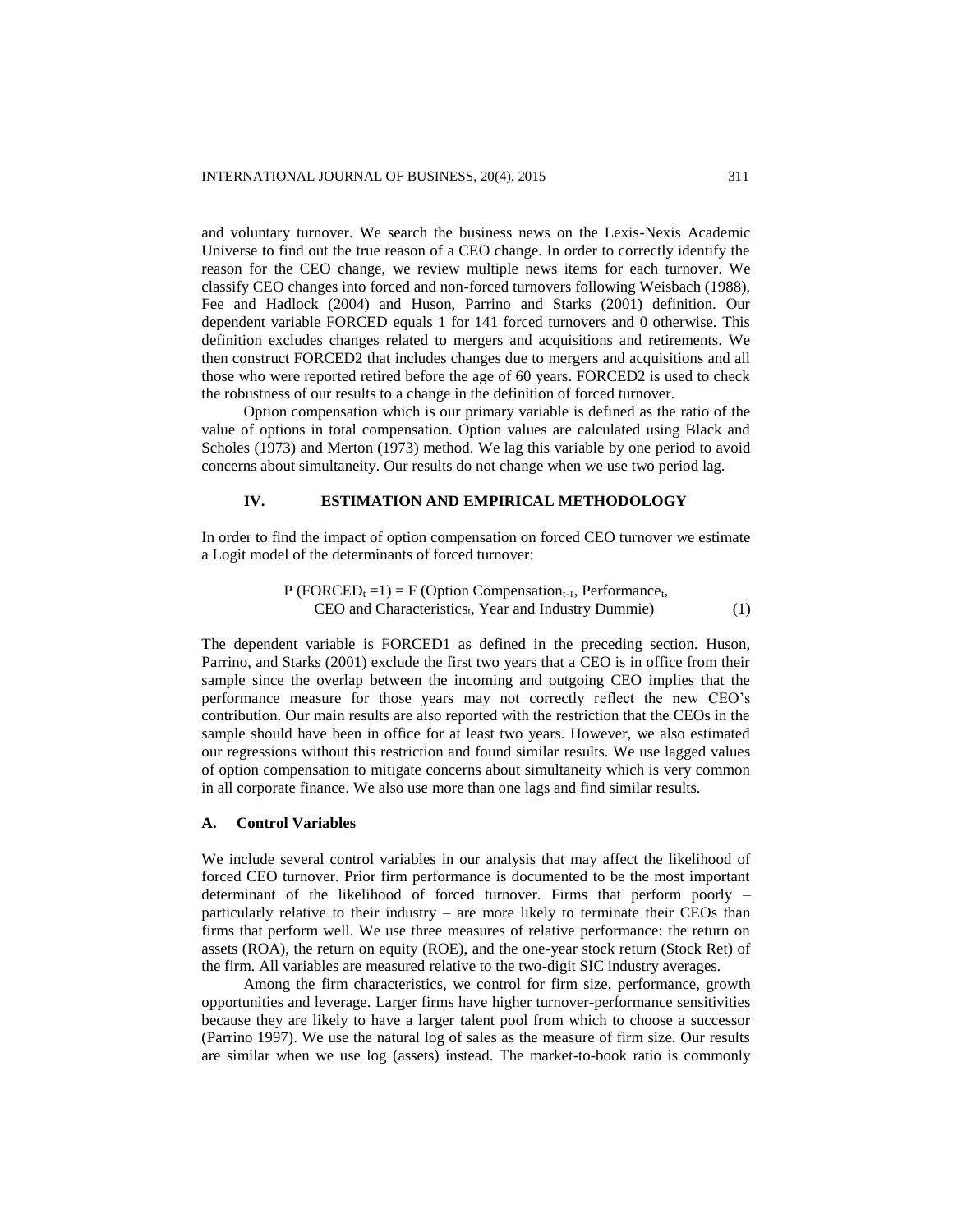used in literature as a proxy for the quality of investment policy and the presence of growth opportunities. Firms with more growth opportunities may use more option compensation (Clinch (1991), Gaver and Gaver (1993)). Also, firms with low marketto-book may be expected to face greater pressure from shareholders to make top executive changes. Firms that are leveraged may experience financial distress and higher probability of poor performance which is positively related to the likelihood of forced turnover. We use the debt-to-assets ratio to capture the impact of leverage on forced turnover and expect a positive sign. Following Smith and Watts (1992), we use the market-to-book ratio as a proxy for growth opportunities to control for the effects of any financial stress on CEO turnover.

We include total compensation, tenure, duality of CEO and chairmanship and founding family dummy to control for the impact of CEO characteristics on forced turnover. Highly paid CEOs are usually more powerful and less likely to be terminated for poor performance. We include the log (total compensation) to control for the level effect of total compensation. Longer tenure may allow CEOs to build powerful relationships with their board members, whom they can use to affect turnover decisions. Similarly, the combination of CEO and chairman positions adds the influence of the CEO and weakens the sensitivity of forced turnover to poor performance (Goyal and Park, 2002). We include a dummy Duality that equals one if the CEO is also the chair of the board and zero otherwise. CEOs who are members of a founding family may be difficult to remove for poor performance because they have close ties with the board and may hold significant stock of the firm. Previous studies have found that founding family CEOs have large stockholdings (Parrino, 1997), and that they appear to be removed less frequently (Morck, Shleifer, and Vishny, 1989). We include a Family dummy that equals one if the CEO belongs to the founding family and zero otherwise. In our tests of robustness we also include the CEO stock ownership to see if our results are sensitive to the inclusion of this variable.

The governance structure of firms plays a significant role in monitoring and turnover decisions. Firms with weaker governance structures or weaker shareholder rights are less likely to fire a CEO for poor performance relative to the firms with strong shareholder rights. Gompers, Ishii, and Metrick (2003) compile comprehensive data on corporate governance provisions and state laws from the publications of the Investor Responsibility Research Center (IRRC) and construct an index (called the Gindex) by adding one point for each provision that restricts shareholder rights. A higher value of the index means weaker shareholder rights. We construct a dummy variable high G-index that equals one if the G-index of the firm is greater than its two digits SIC industry median and zero otherwise. High G-index implies poor governance. We expect that poorly governed firms are less likely to fire a poorly performing CEO than firms that are better governed. Lastly, we also control for year and industry specific effects by including year and industry dummies.

Table 1 gives the summary statistics for these variables for the forced turnover and no-turnover samples. We can see that option share is higher in firms that experience forced turnover than in no turnover firms. Similarly, CEOs that are forced out receive significantly higher total compensation. We can also see that forced turnover is relatively prevalent in firms that are large in size, have lower market-tobook ratios and have higher debt-to-asset ratios than the firms that experience no CEO change. Moreover, these firms perform poorly relative to their industries.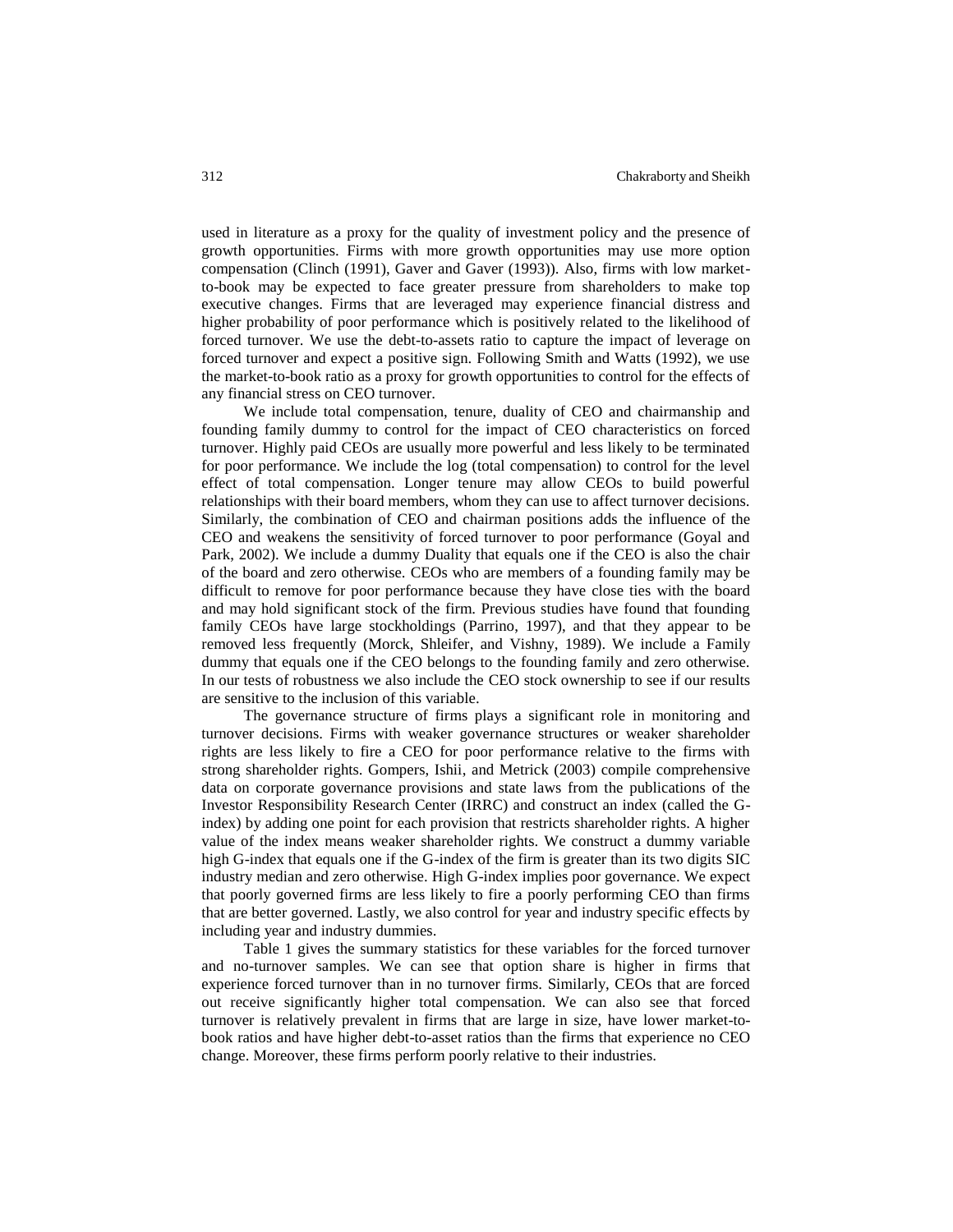| Dummary Statistics                                          |             |           |                        |           |          |
|-------------------------------------------------------------|-------------|-----------|------------------------|-----------|----------|
|                                                             | No Turnover |           | <b>Forced Turnover</b> |           | p-values |
|                                                             | Median      | Std. Dev. | Median                 | Std. Dev. |          |
| Option Compensation (%)<br><b>Total Compensation</b>        | 25.28       | 29.37     | 38.03                  | 29.99     | 0.00     |
| $(\$000's)$                                                 | 1352.80     | 12412.65  | 1606.57                | 9357.89   | 0.00     |
| CEO Tenure (years)                                          | 7.00        | 6.95      | 6.00                   | 4.62      | 0.00     |
| CEO Stock Ownership (%)                                     | 1.20        | 9.38      | 0.22                   | 5.45      | 0.00     |
| Sales (\$ millions)                                         | 531.49      | 5039.36   | 1098.10                | 8912.53   | 0.00     |
| Market-to-book                                              | 1.78        | 3.18      | 1.58                   | 1.55      | 0.00     |
| Debt to assets $(\%)$                                       | 49.67       | 22.20     | 54.13                  | 23.29     | 0.00     |
| Outside Directors (%)                                       | 72.73       | 14.16     | 72.73                  | 14.91     | 0.00     |
| Industry Adjusted ROA (%)                                   | 1.43        | 9.66      | (0.46)                 | 11.70     | 0.00     |
| Industry Adjusted ROE (%)<br><b>Industry Adjusted Stock</b> | 2.70        | 2.70      | 0.56                   | 264.86    | 0.03     |
| Returns (%)                                                 | (5.51)      | 59.28     | (14.79)                | 52.52     | 0.00     |

**Table 1** Summary statistics

Comparison between firm-years with forced CEO turnover and no turnover in the following fiscal year. Option Share is the ratio of option based compensation to total compensation in previous year. Total Compensation includes salary, bonus, other annual compensation, restricted stock and stock options granted during the year and long term incentive payouts. Stock ownership is the stock ownership of CEO. ROA, ROE, and Stock returns are net of 2-digit SIC industry averages. Market to book is [Book Value of Debt + Market Value of Equity]/[Book Value of Assets]. Debt-to-assets is the ratio of total long term debt to total assets. Out directors is the ratio of outside directors to total directors. P-values indicate the difference between the two samples.

# **B. Results**

## **1. Option Compensation and Forced Turnover**

Table 2 presents the marginal effects of our benchmark Logit regressions of the determinants of forced CEO turnover. The marginal effects are calculated at the means of the data. The marginal effects of our primary variable, lagged option compensation is positive and significant in all three measures of relative firm performance. We did not have a prior expectation on the effect of option compensation on forced turnover. On its face it seems like CEOs who receive a higher proportion of their total compensation in the form of options also face higher likelihood of termination. The marginal effect of total compensation (which includes salary, bonus, other annual compensation, restricted stock and stock options granted during the year and long term incentive payouts) is negative and significant in all specifications. This is quite expected as highly paid CEOs have influential relations with the board and are face less pressures when they under perform their industry.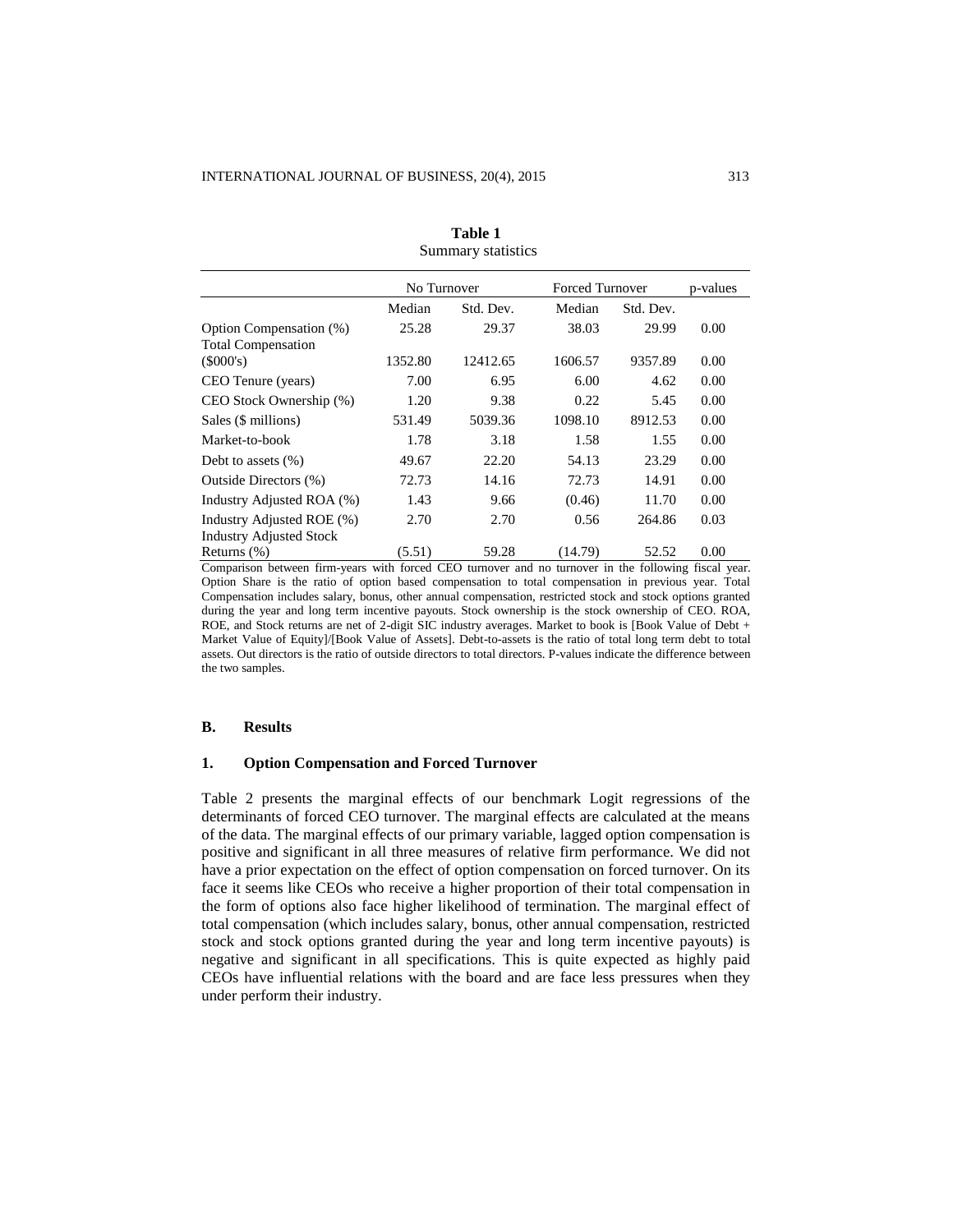|                              | <b>Industry Adjusted</b> | <b>Industry Adjusted</b> | Industry             |
|------------------------------|--------------------------|--------------------------|----------------------|
|                              | Return on Assets         | Return on Equity         | Adjusted             |
|                              | (ROA)                    | (ROE)                    | <b>Stock Returns</b> |
| Option compt-1               | $0.013**$                | $0.018***$               | $0.015***$           |
|                              | (0.037)                  | (0.010)                  | (0.019)              |
| Log (total compensation)     | $-0.004**$               | $-0.005***$              | $-0.004**$           |
|                              | (0.017)                  | (0.027)                  | (0.027)              |
| Tenure of CEO                | $-0.001***$              | $-0.002***$              | $-0.001***$          |
|                              | 0.000                    | 0.000                    | 0.000                |
| Performance $\times 10^{-2}$ | $-0.103***$              | $-0.002**$               | $-0.022***$          |
|                              | 0.000                    | (0.026)                  | 0.000                |
| Log (Sales)                  | $0.005***$               | 0.001                    | 0.001                |
|                              | (0.001)                  | (0.483)                  | (0.332)              |
| Market-to-book               | $-0.003**$               | $-0.005***$              | $-0.002$             |
|                              | (0.031)                  | (0.017)                  | (0.313)              |
| Debt-to-assets               | 0.003                    | $0.024***$               | $0.020**$            |
|                              | (0.729)                  | (0.022)                  | (0.015)              |
| Dual                         | $-0.011***$              | $-0.011***$              | $-0.010***$          |
|                              | (0.002)                  | (0.004)                  | (0.003)              |
| Inst. Block Holder           | $0.012***$               | $0.012***$               | $0.010***$           |
|                              | 0.000                    | (0.002)                  | (0.005)              |
| Out directors                | 0.001                    | 0.006                    | 0.007                |
|                              | (0.944)                  | (0.594)                  | (0.541)              |
| Family dummy                 | $-0.005$                 | $-0.004$                 | $-0.004$             |
|                              | (0.310)                  | (0.467)                  | (0.352)              |
| Technology                   | $0.018*$                 | $0.026***$               | 0.013                |
|                              | (0.057)                  | (0.019)                  | (0.142)              |
| Manufacturing                | 0.002                    | 0.004                    | $-0.001$             |
|                              | (0.704)                  | (0.944)                  | (0.868)              |
| Services                     | 0.011                    | 0.011                    | 0.004                |
|                              | (0.229)                  | (0.255)                  | (0.560)              |
| Trade                        | 0.009                    | 0.014                    | 0.011                |
|                              | (0.260)                  | (0.153)                  | (0.192)              |
| Observations                 | 4142                     | 4142                     | 4121                 |

**Table 2** Option compensation and forced turnover

Marginal effects from the Logit estimation of lagged option compensation and the probability of forced CEO turnover. The marginal effects are evaluated at the means of the data. The dependent variable (FORCED) equals 1 if the current CEO is forced out during the following fiscal year. Option comp is the ratio of option compensation to total compensation in previous year. Total Compensation includes salary, bonus, other annual compensation, restricted stock and stock options granted during the year and long term incentive payouts. Stock ownership is the percentage equity holdings of CEO. Performance is measured in terms of Return on assets (ROA), return on equity (ROE), and one-year stock returns and is net of two digit SIC industry averages. Market to Book is [Book Value of Debt + Market Value of Equity]/ [Book Value of Assets]. Debt-to-assets is the ratio of total long term debt to total assets. Dual dummy equals 1 if the CEO is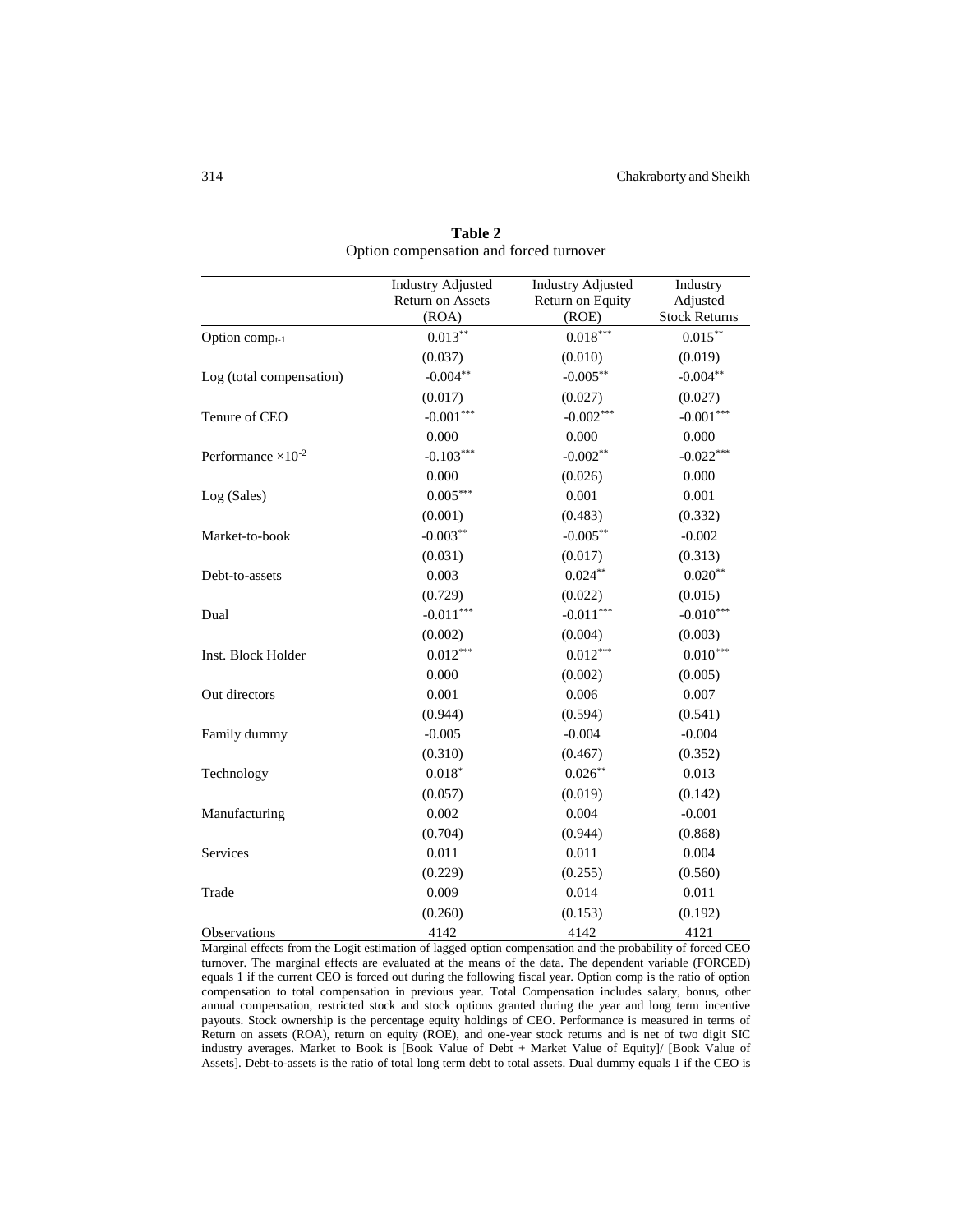also the chairman of the board. Inst. Block holder dummy equals 1 if institutions own more than 5 percent of company stock. Out directors is the ratio of outside directors to total directors. Family dummy equals 1 if the CEO belongs to the founding family. Year dummies are not reported. P-values are in parentheses. \*, \*\* and \*\*\* denote significance at 10%, 5% and 1% levels respectively.

The marginal effect of relative performance is negative and significant in all measures which provide support to the existing literature that poorly performing CEOs are more likely to be terminated. Among other variables of interest, the effect of institutional block holders on the likelihood of termination is positive and significant. Hence the presence of an institutional block holder (5% or more) increases the likelihood of termination. However, the CEOs who are also chairmen of their boards face lower likelihood of termination. All other variables are of the expected signs, though size is significant only in one specification. Moreover, both founding family dummy and the board composition do not seem to have any significant effect on the probability of forced termination.

## **2. Sensitivity of Forced Turnover Probability to Option Compensation**

Table 3 shows marginal effects and forced turnover probabilities when the option share in total compensation changes from the  $25<sup>th</sup>$  percentile of the sample to the  $90<sup>th</sup>$ percentile and all other variables stay at their means. Panels A, B and C represent industry adjusted performance measures of ROA, ROE and Stock Returns. In all three specifications we can see that the marginal effect of option compensation increases substantially when the option share increases from the  $25<sup>th</sup>$  percentile to the  $90<sup>th</sup>$ percentile. Similarly, the turnover probability almost doubles when option share increases from the  $25<sup>th</sup>$  percentile to the  $90<sup>th</sup>$  percentile.

|                                                                   | Table 3 |  |  |
|-------------------------------------------------------------------|---------|--|--|
| Sensitivity of forced turnover probability to option compensation |         |  |  |

|                             |                   | A. Performance: Industry adjusted return on assets |                   |
|-----------------------------|-------------------|----------------------------------------------------|-------------------|
|                             | $50th$ Percentile | 75 <sup>th</sup> Percentile                        | $90th$ Percentile |
| Marginal Effect             | 0.0127            | 0.0156                                             | 0.0222            |
| Forced Turnover Probability | 0.0157            | 0.0192                                             | 0.0230            |
|                             |                   |                                                    |                   |

| <b>B. Performance:</b> Industry adjusted return on equity |                             |                             |                             |
|-----------------------------------------------------------|-----------------------------|-----------------------------|-----------------------------|
|                                                           | 50 <sup>th</sup> Percentile | 75 <sup>th</sup> Percentile | 90 <sup>th</sup> Percentile |
| <b>Marginal Effect</b>                                    | 0.0174                      | 0.0227                      | 0.0222                      |
| Forced Turnover Probability                               | 0.0178                      | 0.0220                      | 0.02.72                     |

#### **C. Performance:** Industry adjusted stock returns

|                                                                                                            | $50th$ Percentile | $75th$ Percentile | $90th$ Percentile |
|------------------------------------------------------------------------------------------------------------|-------------------|-------------------|-------------------|
| Marginal Effect                                                                                            | 0.0139            | 0.0172            | 0.0206            |
| Forced Turnover Probability                                                                                | 0.0163            | 0.0202            | 0.0244            |
| The marginal effects reported are from the Logit estimation of the effect of lagged option compensation on |                   |                   |                   |
| forced turnover. The marginal effects are calculated at mean values of data except for the option          |                   |                   |                   |

forced turnover. The marginal effects are calculated at mean values of data except for the option compensation which is calculated at  $50<sup>th</sup>$ ,  $75<sup>th</sup>$  and  $90<sup>th</sup>$  percentiles.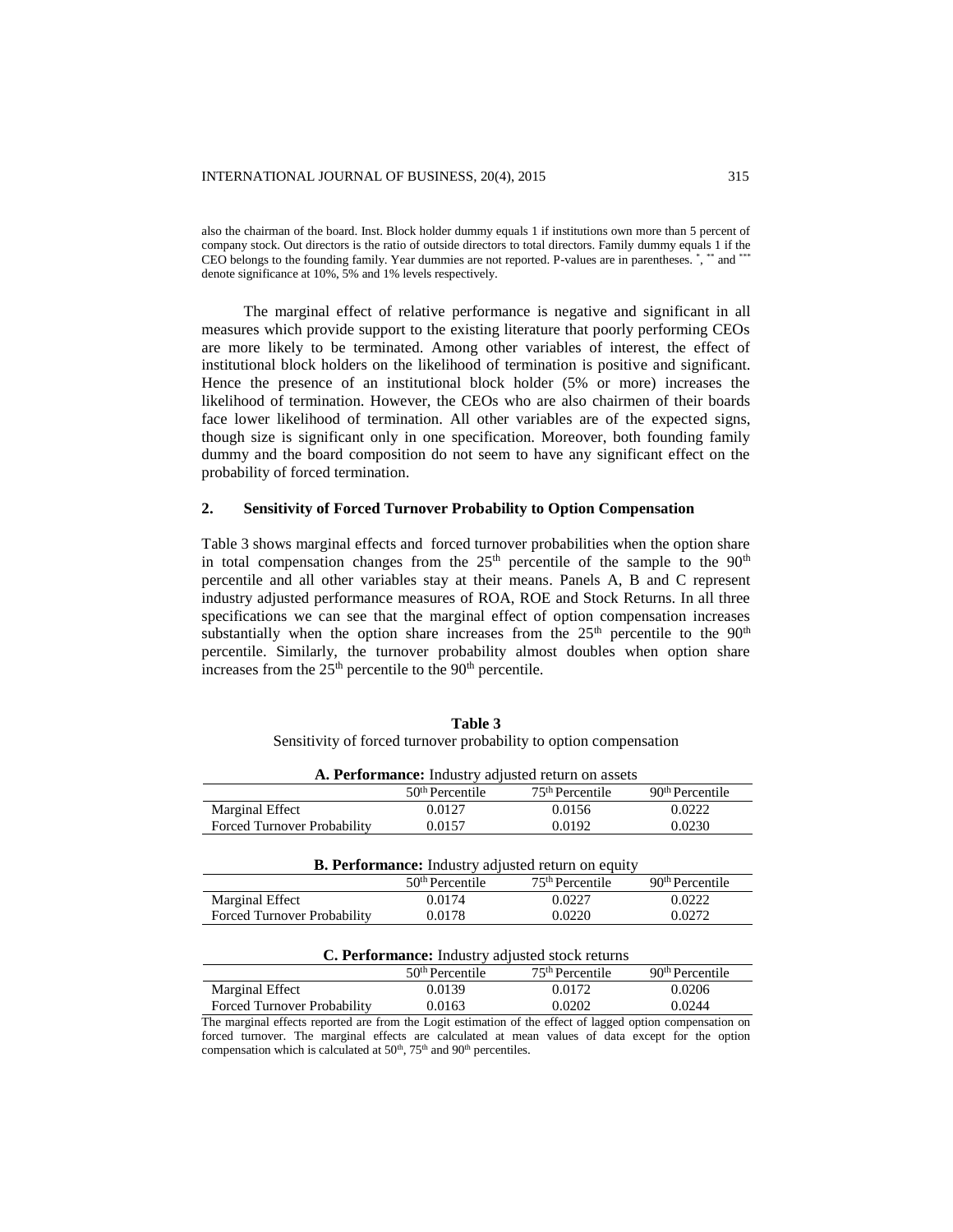## **3. Option Compensation and Forced Turnover: Impact of CEO Influence**

There is growing literature that reports that powerful CEOs influence their compensation. These influential CEOs are also less likely to be terminated for poor performance. We use two proxies for CEO influence: CEO tenure and inside/outside orientation. Specifically we classify a CEO as influential if she has been in her current job for more than the median tenure of her industry or was appointed CEO from inside the firm. Table 4 presents summary statistics of the insider/outsider and long/short tenure sample. An interesting thing to note is that influential CEOs, those who have been appointed from within the firm and those who remain in their jobs longer than the median CEO of their industries, both receive option compensation which is less than the outsiders or short tenure CEOs.

|                                |         | Succession Type |          |         | Tenure as CEO |          |
|--------------------------------|---------|-----------------|----------|---------|---------------|----------|
|                                | Insider | Outsider        | p-values | Long    | Short         | p-values |
|                                | Median  | Median          |          | Median  | Median        |          |
| Option Comp (%)                | 0.232   | 0.359           | 0.000    | 0.250   | 0.277         | 0.020    |
| Total Comp (000's)             | 1553.23 | 1380.23         | 0.068    | 1500.41 | 1483.46       | 0.739    |
| CEO Tenure (years)             | 7.000   | 6.000           | 0.011    | 11.000  | 4.000         | 0.000    |
| <b>CEO Stock Ownership</b>     |         |                 |          |         |               |          |
| (% )                           | 0.400   | 0.500           | 0.108    | 1.297   | 0.295         | 0.000    |
| Sales (\$ millions)            | 1320.10 | 710.08          | 0.000    | 762.82  | 784.16        | 0.555    |
| Market-to-book                 | 1.637   | 1.809           | 0.007    | 1.770   | 1.671         | 0.000    |
| Debt to assets $(\%)$          | 0.554   | 0.500           | 0.000    | 0.509   | 0.543         | 0.000    |
| Outside Directors (%)          | 0.750   | 0.714           | 0.001    | 0.727   | 0.727         | 0.921    |
| <b>Industry Adjusted ROA</b>   |         |                 |          |         |               |          |
| (% )                           | 1.284   | 1.127           | 0.742    | 1.464   | 1.079         | 0.020    |
| <b>Industry Adjusted ROE</b>   |         |                 |          |         |               |          |
| (% )                           | 3.084   | 3.518           | 0.672    | 2.974   | 2.261         | 0.036    |
| <b>Industry Adjusted Stock</b> |         |                 |          |         |               |          |
| Returns $(\%)$                 | (5.997) | (9.352)         | 0.109    | (6.020) | (6.241)       | 0.843    |

**Table 4** Summary statistics: Influence of CEO

Succession type means insider (outsider) if the CEO was selected from within (outside) the company. Long (short) tenure equals 1 if the CEO tenure exceeds (is less than) the two digits SIC industry median tenure

Table 5 presents results of the impact of option compensation of influential CEOs on forced turnover probability. We do this by interacting an influence dummy variable with lagged option compensation. This dummy equals 1 if the CEO tenure exceeds the two-digits SIC industry median tenure for columns 1-3. For columns 4-6 it equals 1 if the CEO was appointed from inside the firm and has been with the company for at least two year before being appointed as CEO. The marginal effect of option compensation can be interpreted as the impact of option compensation on forced turnover for the less influential CEOs. On the other hand, the impact of option compensation for the influential CEO is the sum of the interaction variable (influence  $\times$ option compensation) and option compensation. The sample size for the insiders (1-3) reduces significantly because of the missing dates at which the CEO joined the company.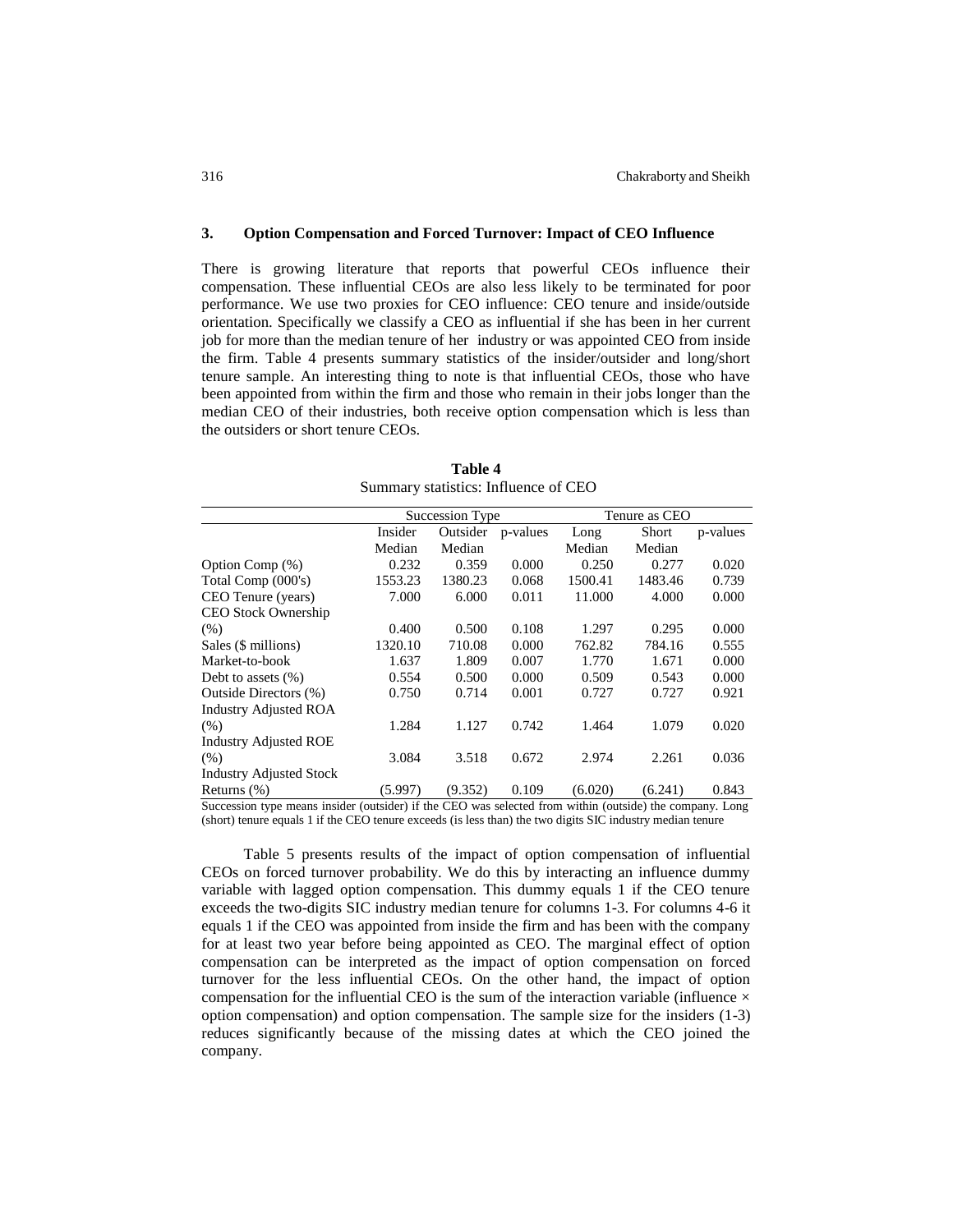|                              | Industry<br>Adjusted<br><b>ROA</b><br>$\lceil 1 \rceil$ | Industry<br>Adjusted<br><b>ROE</b><br>$[2]$ | Industry<br>Adjusted<br>Returns<br>$[3]$ | Industry<br>Adjusted<br><b>ROA</b><br>$[4]$ | Industry<br>Adjusted<br><b>ROE</b><br>$[5]$ | Industry<br>Adjusted<br>Returns<br>[6] |
|------------------------------|---------------------------------------------------------|---------------------------------------------|------------------------------------------|---------------------------------------------|---------------------------------------------|----------------------------------------|
| Influence $\times$ Option    |                                                         |                                             |                                          |                                             |                                             |                                        |
| $Share_{t-1}$                | $-0.008$                                                | $-0.009$                                    | $-0.008$                                 | $-0.030$                                    | $-0.049**$                                  | $-0.043*$                              |
|                              | (0.369)                                                 | (0.353)                                     | (0.359)                                  | (0.119)                                     | (0.026)                                     | (0.056)                                |
| Option comp <sub>t-1</sub>   | $0.017**$                                               | $0.022**$                                   | $0.018**$                                | $0.051***$                                  | $0.083***$                                  | $0.069***$                             |
|                              | (0.027)                                                 | (0.008)                                     | (0.016)                                  | (0.007)                                     | 0.000                                       | (0.001)                                |
| Log (total<br>compensation)  | $-0.004**$                                              | $-0.005***$                                 | $-0.004**$                               | $-0.014**$                                  | $-0.015**$                                  | $-0.012$                               |
|                              | (0.014)                                                 | (0.023)                                     | (0.026)                                  | (0.031)                                     | (0.040)                                     | (0.102)                                |
| Tenure of CEO                | $-0.001**$                                              | $-0.001***$                                 | $-0.001**$                               | $-0.003***$                                 | $-0.003***$                                 | $-0.003***$                            |
|                              | (0.018)                                                 | (0.008)                                     | (0.011)                                  | (0.001)                                     | (0.001)                                     | (0.004)                                |
| Performance $\times 10^{-2}$ | $-0.105***$                                             | $-0.002**$                                  | $-0.022***$                              | $-0.366***$                                 | $-0.008*$                                   | $-0.051***$                            |
|                              | 0.000                                                   | (0.024)                                     | 0.000                                    | 0.000                                       | (0.069)                                     | (0.001)                                |
| Log (Sales)                  | $0.005***$                                              | 0.001                                       | 0.001                                    | $0.008*$                                    | $-0.002$                                    | $-0.001$                               |
|                              | (0.001)                                                 | (0.514)                                     | (0.352)                                  | (0.068)                                     | (0.674)                                     | (0.852)                                |
| Market-to-book               | $-0.003**$                                              | $-0.005***$                                 | $-0.002$                                 | $-0.007*$                                   | $-0.010**$                                  | $-0.005$                               |
|                              | (0.031)                                                 | (0.017)                                     | (0.326)                                  | (0.064)                                     | (0.046)                                     | (0.233)                                |
| Debt-to-assets               | 0.004                                                   | $0.025***$                                  | $0.021**$                                | $-0.008$                                    | $0.065***$                                  | $0.059***$                             |
|                              | (0.702)                                                 | (0.020)                                     | (0.013)                                  | (0.741)                                     | (0.009)                                     | (0.006)                                |
| Dual                         | $-0.011***$                                             | $-0.011***$                                 | $-0.010***$                              | $-0.029***$                                 | $-0.029***$                                 | $-0.031***$                            |
|                              | (0.002)                                                 | (0.004)                                     | (0.003)                                  | (0.001)                                     | (0.005)                                     | (0.002)                                |
| Inst. Block Hold             | $0.012***$                                              | $0.012***$                                  | $0.011***$                               | $0.021***$                                  | $0.029***$                                  | $0.028***$                             |
|                              | 0.000                                                   | (0.002)                                     | (0.005)                                  | (0.029)                                     | (0.010)                                     | (0.011)                                |
| Out directors                | 0.001                                                   | 0.007                                       | 0.008                                    | 0.037                                       | 0.042                                       | 0.028                                  |
|                              | (0.896)                                                 | (0.548)                                     | (0.512)                                  | (0.223)                                     | (0.239)                                     | (0.405)                                |
| Family dummy                 | $-0.004$                                                | $-0.004$                                    | $-0.004$                                 | $-0.021**$                                  | $-0.021*$                                   | $-0.020*$                              |
|                              | (0.339)                                                 | (0.488)                                     | (0.378)                                  | (0.024)                                     | (0.059)                                     | (0.056)                                |
| Technology                   | $0.018*$                                                | $0.027**$                                   | 0.013                                    | 0.026                                       | 0.034                                       | 0.024                                  |
|                              | (0.053)                                                 | (0.017)                                     | (0.133)                                  | (0.162)                                     | (0.157)                                     | (0.255)                                |
| Manufacturing                | 0.002                                                   | 0.001                                       | $-0.001$                                 | $-0.019$                                    | $-0.028**$                                  | $-0.028**$                             |
|                              | (0.690)                                                 | (0.930)                                     | (0.879)                                  | (0.104)                                     | (0.043)                                     | (0.029)                                |
| Services                     | 0.012                                                   | 0.012                                       | 0.005                                    | $-0.004$                                    | $-0.008$                                    | $-0.015$                               |
|                              | (0.217)                                                 | (0.241)                                     | (0.534)                                  | (0.807)                                     | (0.608)                                     | (0.258)                                |
| Trade                        | 0.009                                                   | 0.015                                       | 0.011                                    | $-0.004$                                    | $-0.002$                                    | $-0.003$                               |
|                              | (0.257)                                                 | (0.148)                                     | (0.190)                                  | (0.754)                                     | (0.926)                                     | (0.835)                                |
| Observations                 | 4142                                                    | 4142                                        | 4121                                     | 1497                                        | 1497                                        | 1495                                   |

**Table 5** Option compensation and forced turnover: Impact of CEO influence

Marginal effects from the Logit estimation of lagged option compensation and the probability of forced CEO turnover. The marginal effects are evaluated at the means of the data. The dependent variable (FORCED)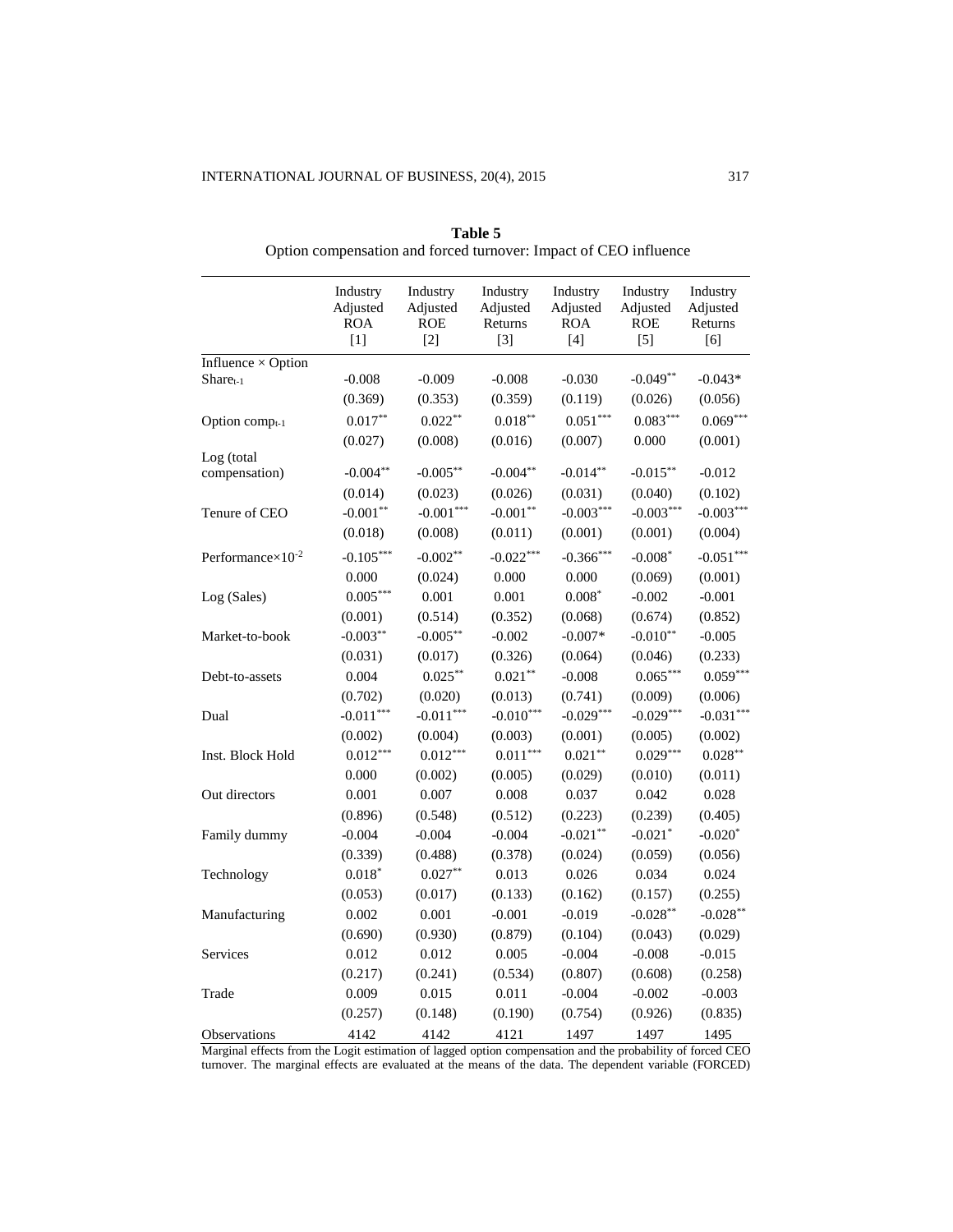equals 1 if the current CEO is forced out during the following fiscal year. Option comp is the ratio of option compensation to total compensation in previous year. Reputation in 1-3 is a dummy that equals 1 if the CEO tenure is greater than the median tenure of his industry and in 4-6 equals 1 if the CEO was an outsider. Total Compensation includes salary, bonus, other annual compensation, restricted stock and stock options granted during the year and long term incentive payouts. Stock ownership is the percentage equity holdings of CEO. Performance is measured in terms of Return on assets (ROA), return on equity (ROE), and one-year stock returns and is net of two digit SIC industry averages. Market to Book is [Book Value of Debt + Market Value of Equity]/ [Book Value of Assets]. Debt-to-assets is the ratio of total long term debt to total assets. Dual is a dummy variable that equals 1 if the CEO is also the chairman of the board. Inst. Block holder equals 1 if an institution owns more than 5 percent of company stock. Out directors is the ratio of outside directors to total directors. Family equals 1 if the CEO belongs to the founding family. Year dummies are not reported. Pvalues are in parentheses. \*, \*\* and \*\*\* denote significance at 10%, 5% and 1% levels respectively.

We can see that option compensation is positively and significantly related to the likelihood of forced turnover for CEOs who are less influential i.e. those who have been in their current jobs for less than the median tenure of their industries (columns 1-3) or were appointed as CEOs from outside the firm (columns 4-6). For CEOs who are influential Wald tests do not reject the hypothesis that the sum of the interaction variable and option compensation is significantly different from zero in all six specifications. Hence, we conclude that for the influential CEOs option compensation is not related to the likelihood of forced turnover.

# **4. Option Compensation and Forced Turnover: Impact of Governance**

We also test if governance structure of a firm affects the relationship between option compensation and forced CEO turnover. We use Gompers, Ishii, and Metrick (2003) governance index to categorize firms into poorly or better governed firms. High Gindex dummy equals 1 if the firm's G-index exceeds its two digits SIC industry median and zero otherwise. A high G-index implies poor governance. Table 6 shows summary statistics of high vs. low G-index firms. We can see that poorly governed firms give their CEOs not only higher total compensation but also higher option based compensation compared to the better governed firms (with low G-index). We multiply the high G-index dummy with the option compensation variable to see how the impact of option compensation changes when firm is poorly governed. The marginal effect of option compensation can be interpreted as the impact of option compensation on forced turnover for the low G-index or better governed firms. On the other hand, the impact of option compensation for firms with poor governance is the sum of the interaction variable (High-G  $\times$  option compensation) and option compensation.

Results are provided in Table 7. The marginal effect of option compensation is positive and significant in all three specifications. This implies that firms that have better governance structures higher option compensation is positively related to the likelihood of forced turnover. For poorly governed firms, however, the Wald tests do not reject the hypothesis that the sum of the interaction variable and option compensation is different from zero. There seems to be no effect of option compensation on the likelihood of forced turnover in such firms. Governance therefore seems to affect the relationship between option compensation and the likelihood of termination.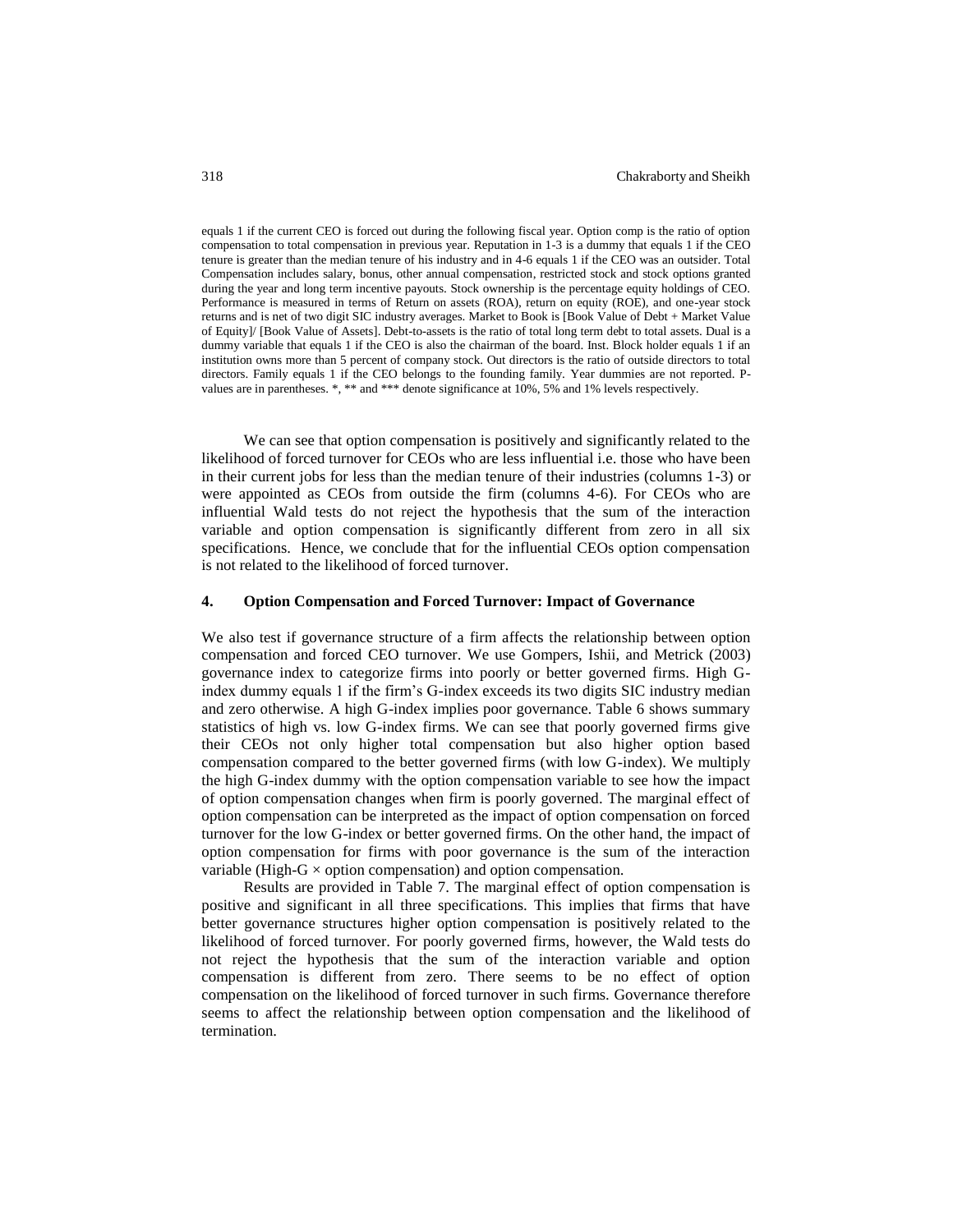| Table 6<br>Summary statistics for the high and low governance index |             |                  |          |  |
|---------------------------------------------------------------------|-------------|------------------|----------|--|
|                                                                     |             | Governance Index |          |  |
|                                                                     | High Median | Low Median       | p-values |  |
| Option Comp (%)                                                     | 0.281       | 0.252            | 0.003    |  |
| Total Comp (000's)                                                  | 1959.64     | 1296.67          | 0.000    |  |
| CEO Tenure (years)                                                  | 7.000       | 7.066            | 0.238    |  |
| CEO Stock Ownership (%)                                             | 0.300       | 0.800            | 0.000    |  |
| Sales (\$ millions)                                                 | 1556.69     | 570.77           | 0.000    |  |
| Market-to-book                                                      | 1.632       | 1.765            | 0.000    |  |
| Debt to assets $(\%)$                                               | 0.570       | 0.499            | 0.000    |  |
| Outside Directors (%)                                               | 0.750       | 0.714            | 0.000    |  |
| Industry Adjusted ROA (%)                                           | 1.218       | 1.218            | 0.988    |  |
| Industry Adjusted ROE (%)                                           | 3.372       | 2.260            | 0.001    |  |
| Industry Adjusted Stock Returns (%)                                 | (6.083)     | (6.186)          | 0.980    |  |

High (low) index equals 1 if the G-index of the firm exceeds (is less than) the two digit SIC industry median G- index.

|                                          | <b>Industry Adjusted</b><br>Return on Assets<br>(ROA) | <b>Industry Adjusted</b><br>Return on Equity<br>(ROE) | <b>Industry Adjusted</b><br><b>Stock Returns</b> |
|------------------------------------------|-------------------------------------------------------|-------------------------------------------------------|--------------------------------------------------|
| High G-index $\times$ Option share $t-1$ | $-0.019**$                                            | $-0.022**$                                            | $-0.022***$                                      |
|                                          | (0.018)                                               | (0.018)                                               | (0.010)                                          |
| Option comp $_{t-1}$                     | $0.018***$                                            | $0.023***$                                            | $0.020***$                                       |
|                                          | (0.005)                                               | (0.001)                                               | (0.001)                                          |
| Log (total compensation)                 | $-0.004**$                                            | $-0.005***$                                           | $-0.004**$                                       |
|                                          | (0.020)                                               | (0.031)                                               | (0.023)                                          |
| Tenure of CEO                            | $-0.001***$                                           | $-0.002***$                                           | $-0.001***$                                      |
|                                          | 0.000                                                 | 0.000                                                 | 0.000                                            |
| Performance $\times 10^{-2}$             | $-0.099***$                                           | $-0.002**$                                            | $-0.022***$                                      |
|                                          | 0.000                                                 | (0.028)                                               | 0.000                                            |
| Log (Sales)                              | $0.005***$                                            | 0.002                                                 | 0.002                                            |
|                                          | 0.000                                                 | (0.263)                                               | (0.127)                                          |
| Market-to-book                           | $-0.003**$                                            | $-0.005***$                                           | $-0.002$                                         |
|                                          | (0.021)                                               | (0.014)                                               | (0.296)                                          |
| Debt-to-assets                           | 0.004                                                 | $0.024***$                                            | $0.020**$                                        |
|                                          | (0.693)                                               | (0.017)                                               | (0.015)                                          |
| Dual                                     | $-0.010***$                                           | $-0.011***$                                           | $-0.010***$                                      |
|                                          | (0.002)                                               | (0.003)                                               | (0.002)                                          |
| Inst. Block Hold                         | $0.012***$                                            | $0.012***$                                            | $0.010^{\ast\ast\ast}$                           |
|                                          | 0.000                                                 | (0.001)                                               | (0.003)                                          |

| Table 7                                                       |
|---------------------------------------------------------------|
| Option compensation and forced turnover: Impact of governance |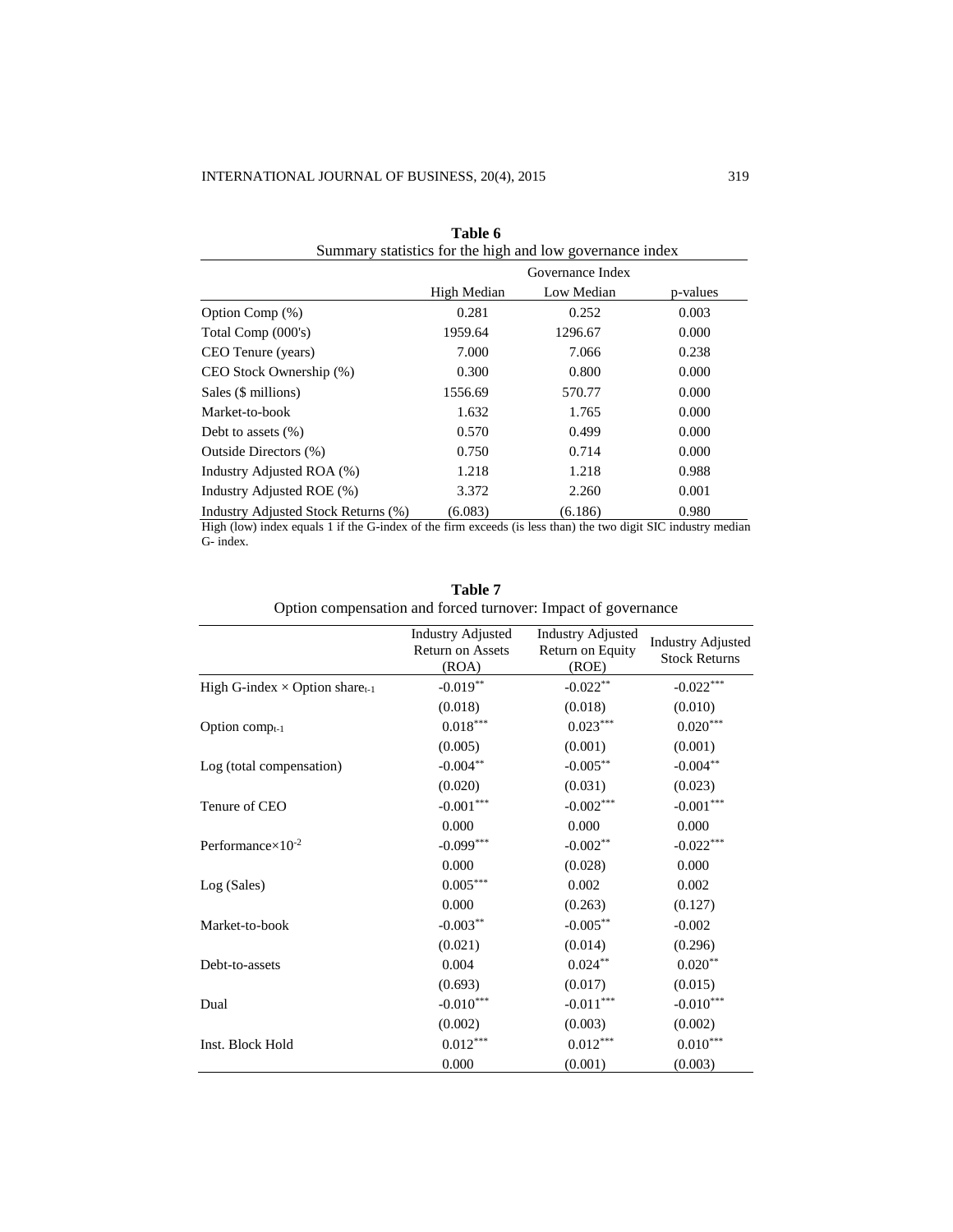| Out directors       | 0.002    | 0.006      | 0.007    |
|---------------------|----------|------------|----------|
|                     | (0.885)  | (0.606)    | (0.508)  |
| Family dummy        | $-0.005$ | $-0.004$   | $-0.005$ |
|                     | (0.282)  | (0.418)    | (0.310)  |
| Technology          | $0.018*$ | $0.025***$ | 0.012    |
|                     | (0.053)  | (0.019)    | (0.142)  |
| Manufacturing       | 0.002    | 0.001      | $-0.001$ |
|                     | (0.685)  | (0.926)    | (0.906)  |
| <b>Services</b>     | 0.010    | 0.010      | 0.004    |
|                     | (0.246)  | (0.279)    | (0.622)  |
| Trade               | 0.008    | 0.013      | 0.010    |
|                     | (0.288)  | (0.179)    | (0.223)  |
| <b>Observations</b> | 4142     | 4142       | 4121     |

Marginal effects from the Logit estimation of lagged option compensation and the probability of forced CEO turnover. The marginal effects are evaluated at the means of the data. The dependent variable (FORCED) equals 1 if the current CEO is forced out during the following fiscal year. Option comp is the ratio of option compensation to total compensation in previous year. Hi G-index equals 1 if the firm's G-index is higher than its industry median and zero otherwise. Total Compensation includes salary, bonus, other annual compensation, restricted stock and stock options granted during the year and long term incentive payouts. Performance is measured in terms of Return on assets (ROA), return on equity (ROE), and one-year stock returns and is net of two digit SIC industry averages. Market to Book is [Book Value of Debt + Market Value of Equity]/ [Book Value of Assets]. Debt-to-assets is the ratio of total long term debt to total assets. Dual dummy equals 1 if the CEO is also the chairman of the board. Inst. Block holder dummy equals 1 if the institutions own more than 5 percent of company stock. Out directors is the ratio of outside directors to total directors. Family dummy equals 1 if the CEO belongs to the founding family. Year dummies are not reported. P-values are in parentheses. \*, \*\* and \*\*\* denote significance at 10%, 5% and 1% levels respectively.

## **V. ROBUSTNESS**

#### **A. Using Alternative Definition of Forced Turnover**

We check the robustness of our benchmark results to various specifications and definitions. First we test if the relationship between option compensation and forced turnover for high and low option compensation CEOs remains same when use a different and less restrictive definition of forced turnover. As defined in section 3 we construct an alternative measure of forced turnover, FORCED2 that includes FORCED our first measure of forced turnover and also includes changes due to mergers and acquisitions and those who were reported retired before the age of 60 years. The results with this broader definition of forced turnover are given in Table 8.

It is clear from the table that lagged option compensation continues to be positively and significantly related to the likelihood of forced turnover for CEOs who receive proportion of option compensation which is higher than median of their industries. However, for CEOs whose option compensation is less than the industry median, this relationship seems to be negative but insignificant. All other variables have the same sign and we don't see any surprises there. Hence our main result that option compensation and the likelihood of forced turnover are positively related does not change when we use a different definition of forced turnover.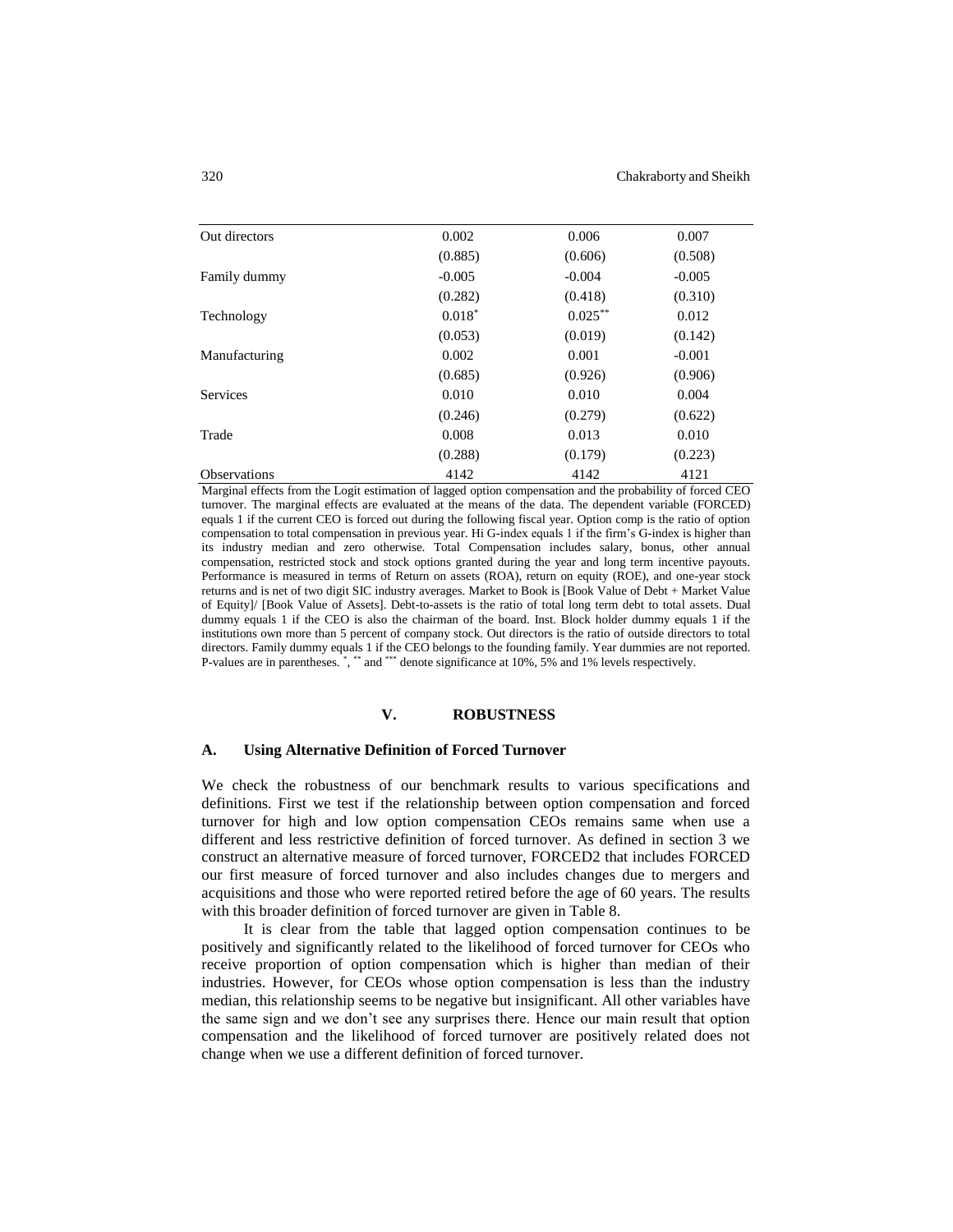| Option compensation and forced turnover: Alternative definition of forced turnover |                                                    |             |                                                    |             |                                                  |             |
|------------------------------------------------------------------------------------|----------------------------------------------------|-------------|----------------------------------------------------|-------------|--------------------------------------------------|-------------|
|                                                                                    | <b>Industry Adjusted</b><br>Return on Assets (ROA) |             | <b>Industry Adjusted</b><br>Return on Equity (ROE) |             | <b>Industry Adjusted</b><br><b>Stock Returns</b> |             |
|                                                                                    | High                                               | Low         | High                                               | Low         | High                                             | Low         |
| Option comp <sub>t-1</sub>                                                         | $0.046**$                                          | $-0.034$    | $0.055***$                                         | $-0.030$    | $0.040**$                                        | $-0.024$    |
|                                                                                    | (0.029)                                            | (0.413)     | (0.016)                                            | (0.487)     | (0.041)                                          | (0.588)     |
| Log (total comp)                                                                   | $-0.011**$                                         | $-0.004$    | $-0.011**$                                         | $-0.004$    | $-0.006$                                         | $-0.004$    |
|                                                                                    | (0.024)                                            | (0.256)     | (0.036)                                            | (0.252)     | (0.188)                                          | (0.232)     |
| Tenure of CEO                                                                      | $-0.002**$                                         | $-0.002***$ | $-0.002**$                                         | $-0.002***$ | $-0.002**$                                       | $-0.002***$ |
|                                                                                    | (0.038)                                            | (0.007)     | (0.031)                                            | (0.005)     | (0.038)                                          | (0.007)     |
| Performance $\times 10^{-2}$                                                       | $-0.204***$                                        | $-0.083**$  | 0.004                                              | 0.000       | $-0.049***$                                      | $-0.008$    |
|                                                                                    | 0.000                                              | (0.013)     | (0.122)                                            | (0.684)     | 0.000                                            | (0.290)     |
| Log (Sales)                                                                        | $0.009***$                                         | 0.002       | 0.000                                              | 0.000       | 0.001                                            | 0.000       |
|                                                                                    | (0.009)                                            | (0.474)     | (0.936)                                            | (0.982)     | (0.884)                                          | (0.989)     |
| Market-to-book                                                                     | $-0.003$                                           | $-0.003$    | $-0.005*$                                          | $-0.004$    | 0.001                                            | $-0.003$    |
|                                                                                    | (0.245)                                            | (0.353)     | (0.077)                                            | (0.232)     | (0.671)                                          | (0.434)     |
| Debt-to-assets                                                                     | $-0.018$                                           | $0.064***$  | 0.024                                              | $0.075***$  | 0.018                                            | $0.072***$  |
|                                                                                    | (0.407)                                            | 0.000       | (0.328)                                            | 0.000       | (0.331)                                          | 0.000       |
| Dual                                                                               | $-0.011$                                           | $-0.012*$   | $-0.010$                                           | $-0.012*$   | $-0.009$                                         | $-0.011$    |
|                                                                                    | (0.171)                                            | (0.085)     | (0.247)                                            | (0.098)     | (0.231)                                          | (0.129)     |
| Inst. Block Hold                                                                   | $0.021**$                                          | 0.002       | $0.020**$                                          | 0.002       | $0.016*$                                         | 0.001       |
|                                                                                    | (0.013)                                            | (0.812)     | (0.042)                                            | (0.864)     | (0.072)                                          | (0.910)     |
| Out directors                                                                      | $-0.027$                                           | $-0.006$    | $-0.010$                                           | $-0.005$    | $-0.009$                                         | 0.004       |
|                                                                                    | (0.288)                                            | (0.831)     | (0.704)                                            | (0.872)     | (0.707)                                          | (0.883)     |
| Family dummy                                                                       | $-0.001$                                           | 0.007       | 0.001                                              | 0.009       | 0.002                                            | 0.010       |
|                                                                                    | (0.960)                                            | (0.584)     | (0.967)                                            | (0.481)     | (0.886)                                          | (0.429)     |
| Technology                                                                         | 0.019                                              | $0.063**$   | 0.031                                              | $0.068**$   | 0.008                                            | $0.062**$   |
|                                                                                    | (0.242)                                            | (0.028)     | (0.100)                                            | (0.023)     | (0.611)                                          | (0.027)     |
| Manufacturing                                                                      | $-0.003$                                           | 0.014       | $-0.005$                                           | 0.013       | $-0.008$                                         | 0.011       |
|                                                                                    | (0.814)                                            | (0.264)     | (0.714)                                            | (0.318)     | (0.481)                                          | (0.382)     |
| <b>Services</b>                                                                    | 0.016                                              | 0.030       | 0.017                                              | 0.027       | 0.003                                            | 0.025       |
|                                                                                    | (0.419)                                            | (0.232)     | (0.421)                                            | (0.268)     | (0.830)                                          | (0.295)     |
| Trade                                                                              | 0.024                                              | 0.022       | 0.035                                              | 0.027       | 0.027                                            | 0.023       |
|                                                                                    | (0.261)                                            | (0.261)     | (0.175)                                            | (0.208)     | (0.212)                                          | (0.258)     |
| Observations                                                                       | 2104                                               | 2121        | 2104                                               | 2121        | 2097                                             | 2105        |

**Table 8**

Marginal effects from the Logit estimation of lagged option compensation and the probability of forced CEO turnover. The marginal effects are evaluated at the means of the data. The dependent variable (FORCED2) includes FORCED1 and all CEO changes related to control and CEOs who retired before the age 60. Option Comp is the ratio of option compensation to total compensation in previous year. High (low) is the sample where the CEO's option based compensation is greater (less) than the sample median. Total Compensation includes salary, bonus, other annual compensation, restricted stock and stock options granted during the year and long term incentive payouts. Stock ownership is the percentage equity holdings of CEO. Performance is measured in terms of Return on assets (ROA), return on equity (ROE), and one-year stock returns and is net of two digit SIC industry averages. Market to Book is [Book Value of Debt + Market Value of Equity]/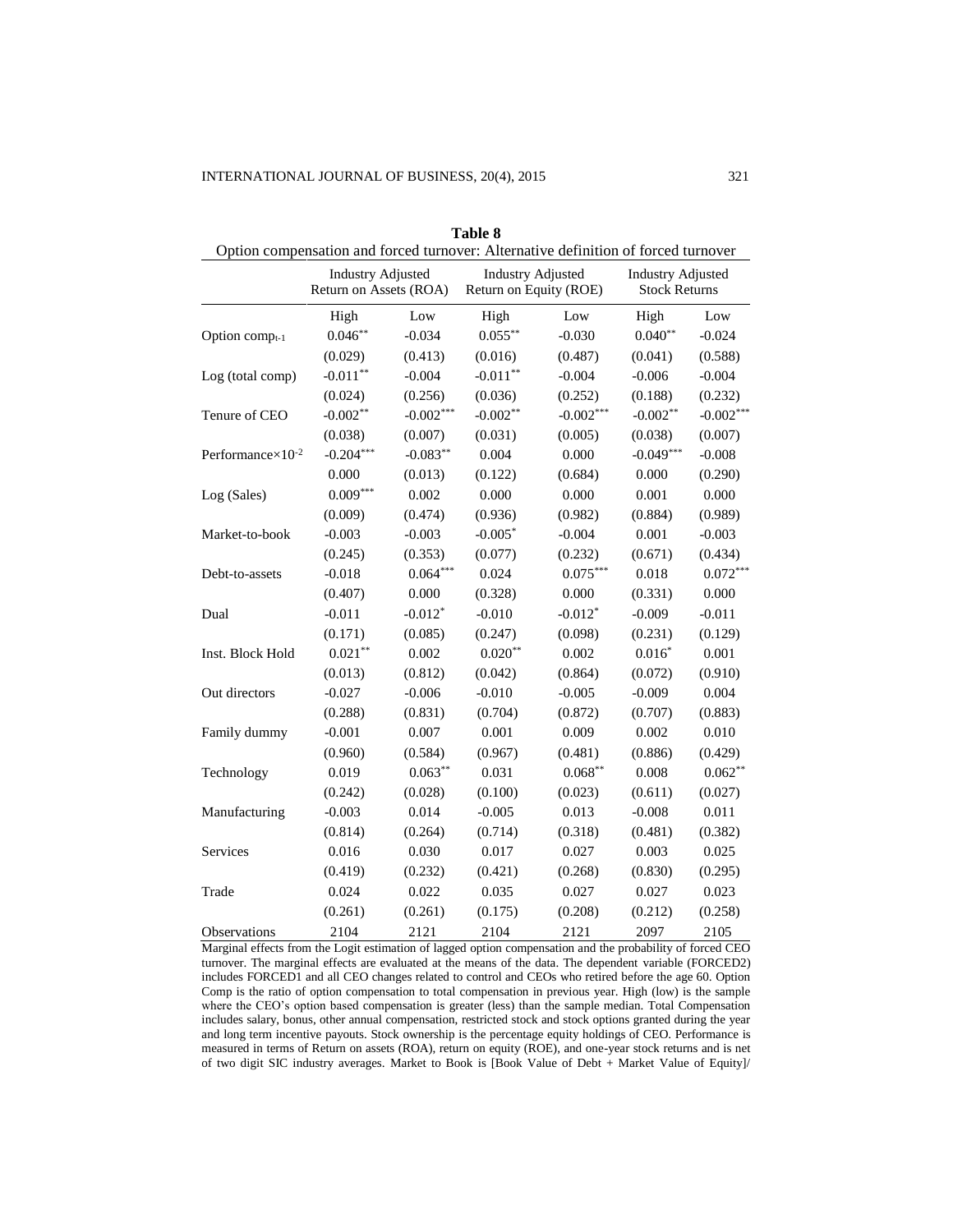[Book Value of Assets]. Debt-to-assets is the ratio of total long term debt to total assets. Dual dummy equals 1 if the CEO is also the chairman of the board. Inst. Block holder dummy equals 1 if institutions own more than 5 percent of company stock. Out directors is the ratio of outside directors to total directors. Family dummy equals 1 if the CEO belongs to the founding family. Year dummies are not reported. P-values are in parentheses. \*, \*\* and \*\*\* denote significance at 10%, 5% and 1% levels respectively.

| Table 9                                                                           |                                                                           |             |            |                          |             |                          |  |  |  |  |
|-----------------------------------------------------------------------------------|---------------------------------------------------------------------------|-------------|------------|--------------------------|-------------|--------------------------|--|--|--|--|
| Option compensation and forced turnover: Controlling for the CEO equity ownership |                                                                           |             |            |                          |             |                          |  |  |  |  |
|                                                                                   | <b>Industry Adjusted</b><br>Return on Assets (ROA) Return on Equity (ROE) |             |            | <b>Industry Adjusted</b> |             | <b>Industry Adjusted</b> |  |  |  |  |
|                                                                                   |                                                                           |             |            | <b>Stock Returns</b>     |             |                          |  |  |  |  |
|                                                                                   | High                                                                      | Low         | High       | Low                      | High        | Low                      |  |  |  |  |
| Option comp <sub>t-1</sub>                                                        | $0.027**$                                                                 | $-0.011$    | $0.033**$  | $-0.009$                 | $0.022**$   | $-0.009$                 |  |  |  |  |
|                                                                                   | (0.019)                                                                   | (0.473)     | (0.021)    | (0.579)                  | (0.046)     | (0.579)                  |  |  |  |  |
| Log (total comp)                                                                  | $-0.004$                                                                  | $-0.002$    | $-0.005$   | $-0.002$                 | $-0.002$    | $-0.002$                 |  |  |  |  |
|                                                                                   | (0.121)                                                                   | (0.235)     | (0.170)    | (0.264)                  | (0.389)     | (0.243)                  |  |  |  |  |
| Tenure of CEO                                                                     | $-0.001$                                                                  | $-0.001***$ | $-0.001$   | $-0.002***$              | $-0.001$    | $-0.002***$              |  |  |  |  |
|                                                                                   | (0.263)                                                                   | (0.001)     | (0.148)    | (0.001)                  | (0.154)     | (0.001)                  |  |  |  |  |
| <b>Stock Ownership</b>                                                            | $-0.001**$                                                                | $-0.000$    | $-0.001**$ | $-0.000*$                | $-0.001**$  | $-0.000*$                |  |  |  |  |
|                                                                                   | (0.035)                                                                   | (0.114)     | (0.020)    | (0.098)                  | (0.031)     | (0.096)                  |  |  |  |  |
| Performance $\times 10^{-2}$                                                      | $-0.099***$                                                               | $-0.049**$  | 0.002      | 0.001                    | $-0.024***$ | 0.005                    |  |  |  |  |
|                                                                                   | 0.000                                                                     | (0.011)     | (0.126)    | (0.307)                  | 0.000       | (0.279)                  |  |  |  |  |
| Log (Sales)                                                                       | $0.005***$                                                                | 0.002       | 0.001      | 0.000                    | 0.001       | 0.000                    |  |  |  |  |
|                                                                                   | (0.008)                                                                   | (0.187)     | (0.649)    | (0.869)                  | (0.457)     | (0.922)                  |  |  |  |  |
| Market-to-book                                                                    | $-0.002$                                                                  | $-0.002$    | $-0.004$   | $-0.003$                 | $-0.000$    | $-0.002$                 |  |  |  |  |
|                                                                                   | (0.154)                                                                   | (0.260)     | (0.104)    | (0.185)                  | (0.814)     | (0.292)                  |  |  |  |  |
| Debt-to-assets                                                                    | $-0.002$                                                                  | 0.007       | 0.021      | $0.016*$                 | 0.013       | $0.016*$                 |  |  |  |  |
|                                                                                   | (0.875)                                                                   | (0.366)     | (0.157)    | (0.066)                  | (0.196)     | (0.068)                  |  |  |  |  |
| Dual                                                                              | $-0.005$                                                                  | $-0.006$    | $-0.004$   | $-0.005$                 | $-0.003$    | $-0.006$                 |  |  |  |  |
|                                                                                   | (0.213)                                                                   | (0.123)     | (0.420)    | (0.168)                  | (0.367)     | (0.142)                  |  |  |  |  |
| Inst. Block Hold                                                                  | $0.018***$                                                                | 0.002       | $0.020***$ | 0.001                    | $0.0152**$  | 0.001                    |  |  |  |  |
|                                                                                   | 0.000                                                                     | (0.625)     | 0.000      | (0.798)                  | (0.002)     | (0.871)                  |  |  |  |  |
| Out directors                                                                     | $-0.007$                                                                  | 0.006       | 0.002      | 0.007                    | 0.001       | 0.006                    |  |  |  |  |
|                                                                                   | (0.617)                                                                   | (0.530)     | (0.923)    | (0.531)                  | (0.923)     | (0.555)                  |  |  |  |  |
| Family dummy                                                                      | $-0.009**$                                                                | 0.008       | $-0.010$   | 0.012                    | $-0.008$    | 0.012                    |  |  |  |  |
|                                                                                   | (0.046)                                                                   | (0.292)     | (0.115)    | (0.194)                  | (0.100)     | (0.194)                  |  |  |  |  |
| Technology                                                                        | 0.011                                                                     | 0.016       | 0.018      | 0.021                    | 0.004       | 0.018                    |  |  |  |  |
|                                                                                   | (0.232)                                                                   | (0.237)     | (0.128)    | (0.184)                  | (0.612)     | (0.189)                  |  |  |  |  |
| Manufacturing                                                                     | $-0.003$                                                                  | 0.005       | $-0.006$   | 0.004                    | $-0.006$    | 0.004                    |  |  |  |  |
|                                                                                   | (0.541)                                                                   | (0.359)     | (0.399)    | (0.467)                  | (0.248)     | (0.479)                  |  |  |  |  |
| <b>Services</b>                                                                   | 0.003                                                                     | 0.011       | 0.003      | 0.011                    | $-0.003$    | 0.009                    |  |  |  |  |
|                                                                                   | (0.757)                                                                   | (0.345)     | (0.779)    | (0.364)                  | (0.631)     | (0.390)                  |  |  |  |  |
| Trade                                                                             | 0.005                                                                     | 0.005       | 0.009      | 0.008                    | 0.005       | 0.008                    |  |  |  |  |
|                                                                                   | (0.576)                                                                   | (0.429)     | (0.426)    | (0.348)                  | (0.536)     | (0.337)                  |  |  |  |  |
| Observations                                                                      | 2045                                                                      | 2071        | 2045       | 2071                     | 2038        | 2057                     |  |  |  |  |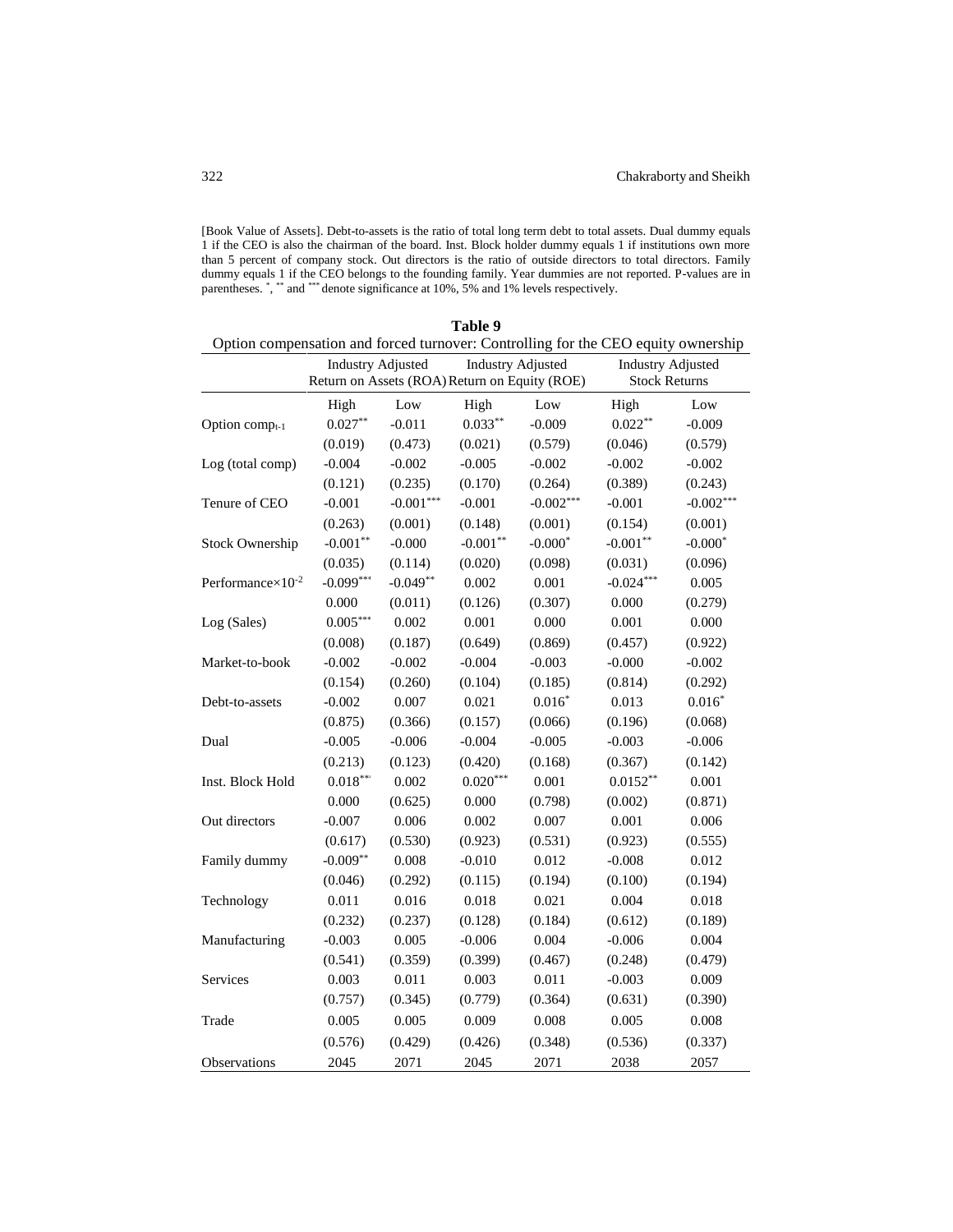Marginal effects from the Logit estimation of lagged option compensation and the probability of forced CEO turnover. The marginal effects are evaluated at the means of the data. The dependent variable (FORCED) equals 1 if the current CEO is forced out during the following fiscal year. Option comp is the ratio of option compensation to total compensation in previous year. High (low) is the sample where the CEO's option compensation is greater (less) than the sample median. Total Compensation includes salary, bonus, other annual compensation, restricted stock and stock options granted during the year and long term incentive payouts. Stock ownership is the percentage equity holdings of CEO. Performance is measured in terms of Return on assets (ROA), return on equity (ROE), and one-year stock returns and is net of two digit SIC industry averages. Market to Book is [Book Value of Debt + Market Value of Equity]/ [Book Value of Assets]. Debt-to-assets is the ratio of total long term debt to total assets. Dual dummy equals 1 if the CEO is also the chairman of the board. Inst. Block holder dummy equals 1 if institutions own more than 5 percent of company stock. Out directors is the ratio of outside directors to total directors. Family dummy equals 1 if the CEO belongs to the founding family. Year dummies are not reported. P-values are in parentheses. \*, \*\*\* and \*\*\* denote significance at 10%, 5% and 1% levels respectively.

## **B. Controlling for CEO Equity Ownership**

Although we have used various controls for CEO influence, one other important determinant of forced turnover may be the stock ownership of the CEO. We check if the inclusion of CEO stock ownership besides his total compensation has any impact on the relationship of option compensation on forced turnover. Denis, Denis, and Sarin (1997) document that the probability of top executive turnover is negatively related to the ownership stake of officers and directors. We also test if our results are sensitive to any entrenchment effects of CEO equity ownership. Table 9 gives the results. Again, option compensation is positively related to the likelihood of forced turnover only for CEOs whose share of option compensation exceeds the industry median. All other variables have the same expected signs. Thus our benchmark regressions do not change when we control for the entrenchment/control effects of CEO equity holdings.

# **C. Other Robustness Checks**

We use other robustness checks to test the sensitivity of our results. The results are available on request. First, we use two lags of option compensation and find that our results do not change. Using more than one lags not only tests the robustness of our benchmark results but also helps in mitigating concerns about the simultaneity of compensation and the likelihood of termination which is common in all corporate finance. Another concern may be firm risk which may have implications both for the proportion of options in total compensation and the likelihood of forced turnover. Aggarwal and Samwick (1999) show the pay-performance sensitivity of executive compensation is related to the volatility of stock prices. In order to see if our results are sensitive to firm risk, we run our benchmark regressions with 5 year stock return volatility as a control variable and find similar results. Thus firm risk does not seem to affect the relationship between option compensation and forced termination.

# **VI. CONCLUSION**

We study the relationship between the proportion of option compensation in the total compensation of a CEO and the likelihood of forced turnover during the 1990s. Our results indicate that CEOs who receive higher option compensation are more likely to lose their jobs for poor performance. However, the positive relation between option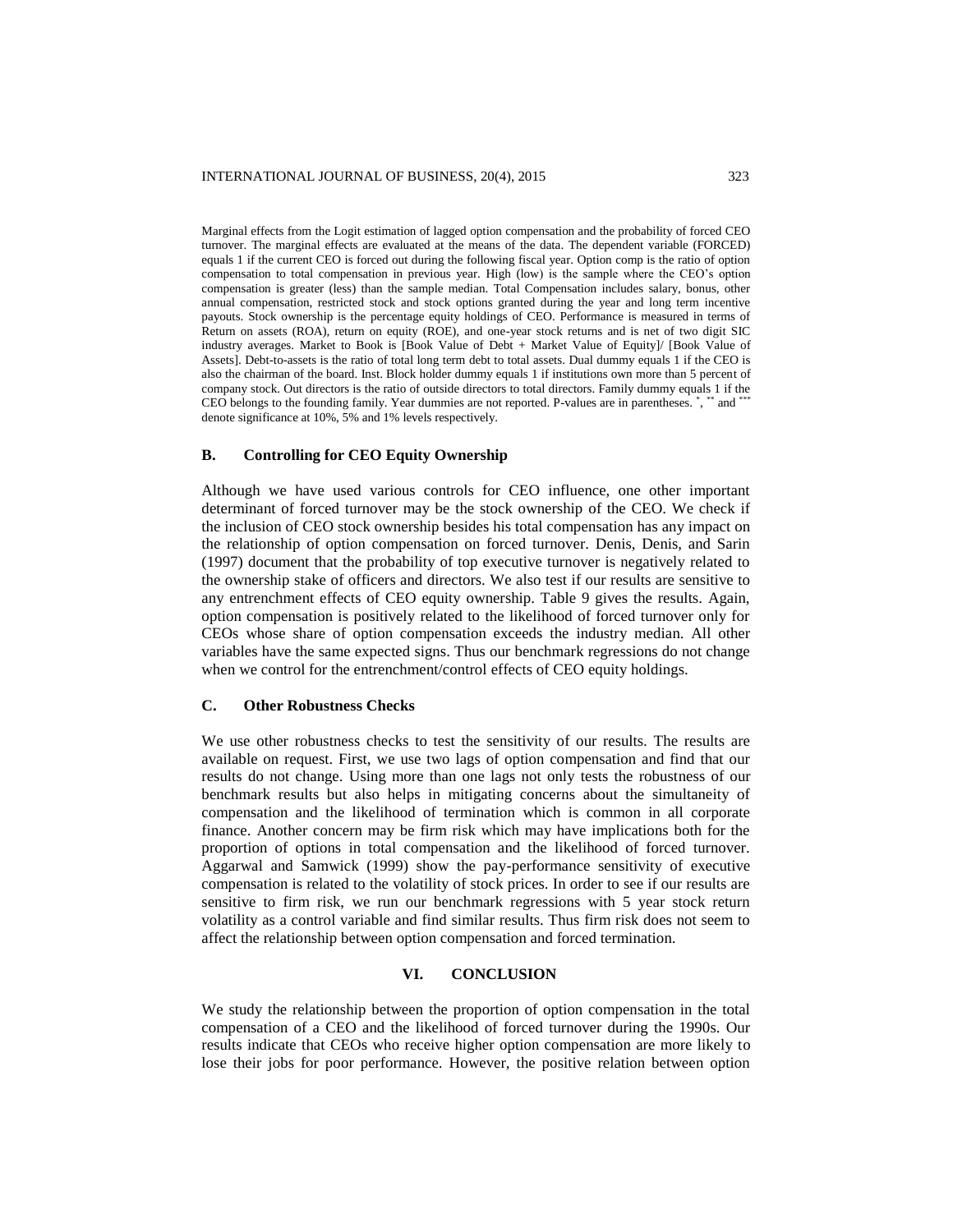compensation and forced turnover does not hold for influential CEOs (i.e. those with long tenures and inside appointments) and firms with poor governance structures. Our results are robust to various measures of firm performance, alternative definition of forced turnover, more than one lags of option compensation, inclusion of total compensation, CEO equity ownership and firm risk.

## **REFERENCES**

- Abowd, J., 1990, "Does Performance-Based Managerial Compensation Affect Corporate Performance?" *Industrial and Labor Relations Review*, 43(3), S52-73.
- Aggarwal, R., and A. Samwick, 1999, "The Other Side of the Tradeoff: The Impact of Risk on Executive Compensation," *Journal of Political Economy*, 107, 65-105.
- Bebchuck, L., J. Fried, and D. Walker, 2002, "Managerial Power and Rent Extraction in the Design of Executive Compensation," *University of Chicago Law Review*.
- Black, F., and M. Scholes, 1973, "The pricing of options and corporate liabilities," *Journal of Political Economy*, 81, 637-654.
- Clinch, G., 1991, "Employee compensation and firms' research and development activity," *Journal of Accounting Research* 29(1): 59-78.
- Daines, R., V. Nair, and L. Kornhauser, 2005, "The Good, the Bad and the Lucky: CEO Pay and Skill*".* New York University Law and Economics Working Papers, Paper No. 9.
- Dahya, Jay, A., A. Lonie, and D.M. Power, 1998, "Ownership Structure, Firm Performance and Top Executive Change: An Analysis of UK Firms," *Journal of Business, Finance and Accounting,* 25(9) & (10), 1089-1117.
- Denis, D. J., D.K. Denis, and A. Sarin, 1997, "Ownership Structure and Top Executive Turnover," *Journal of Financial Economics*, 45, 193-221.
- Fee, E.C., and C.J. Hadlock, 2004, "Management Turnover across the Corporate Hierarchy," *Journal of Accounting and Economics*, 37, 3-38.
- Gaver, J., and K. Gaver, 1993, "Additional Evidence on the Association between the Investment Opportunity Set and Corporate Financing, Dividend, and Compensation Policies," *Journal of Accounting and Economics,* 16: 125-160.
- Gompers, P.A., L.I. Joy, and A. Metrick, 2003, "Corporate Governance and Equity Prices," *The Quarterly Journal of Economics*, 117.
- Goyal, V.K., and C.W. Park, 2002, "Board leadership structure and CEO turnover," *Journal of Corporate Finance*, 8, 49-66.
- Hall, B., and K. Murphy, 2003, "The Trouble with Stock Options," *Journal of Economic Perspectives*, 17(3), 49-70.
- Huson, M., R. Parrino, and L. Starks, 2001, "Internal Monitoring Mechanisms and CEO Turnover: A Long Term Perspective," *Journal of Finance*, 56, 2265-97.
- Khurrana, R., 2003, *Searching for A Corporate Savior: The Irrational Quest for Charismatic CEOs*. Princeton, NJ: Princeton University Press, 2002.
- Jensen, M., and K. Murphy, 1990a, "Performance Pay and Top Management Incentives," *Journal of Political Economy*, 98(2), 225-64.
- Jensen, M., K..Murphy, and C. Wruck, 2004, "Remuneration: Where We've Been, How We Got to Here, What are the Problems, and How to Fix Them," Harvard NOM Working Paper No. 04-28; ECGI - Finance Working Paper No. 44/2004.